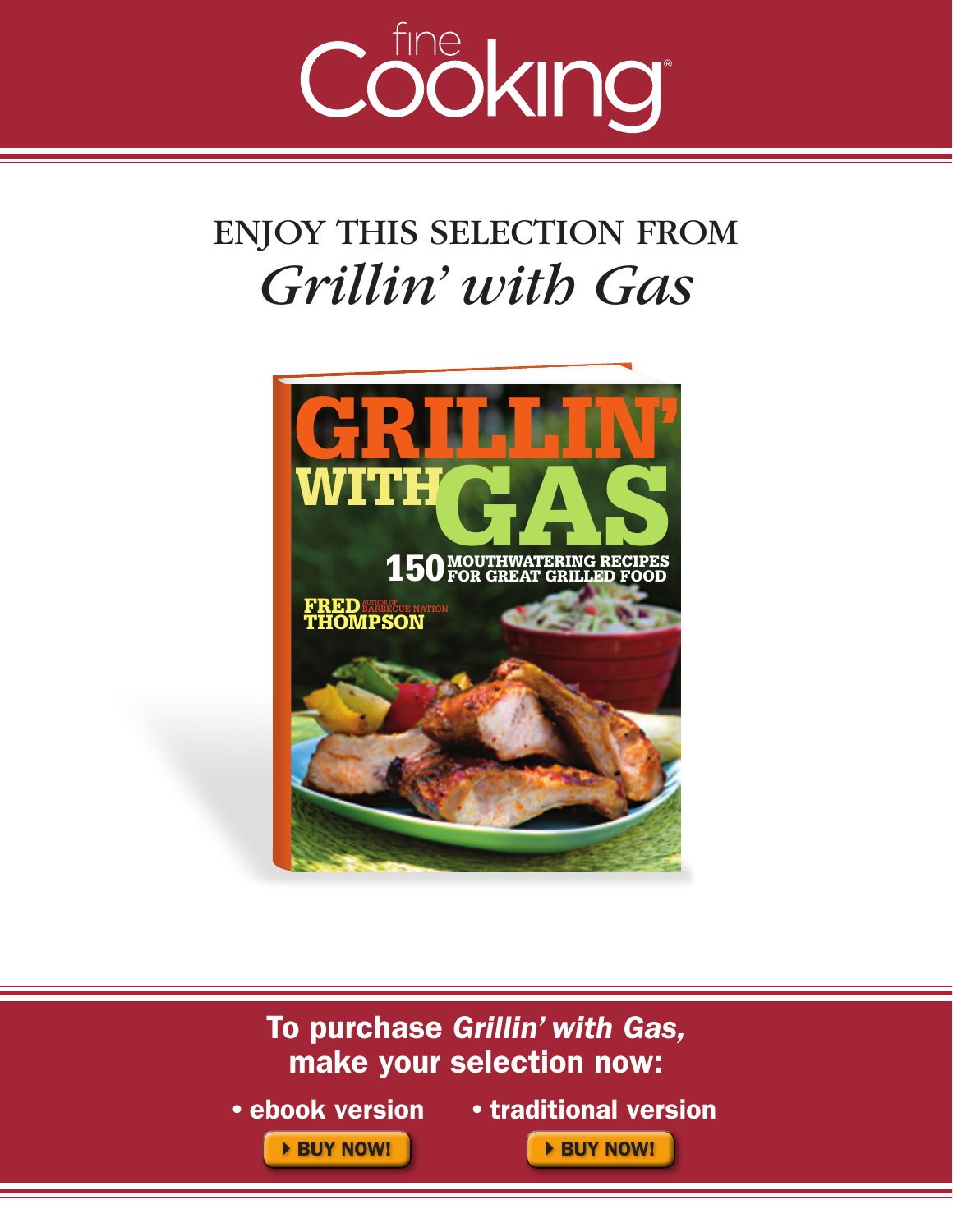









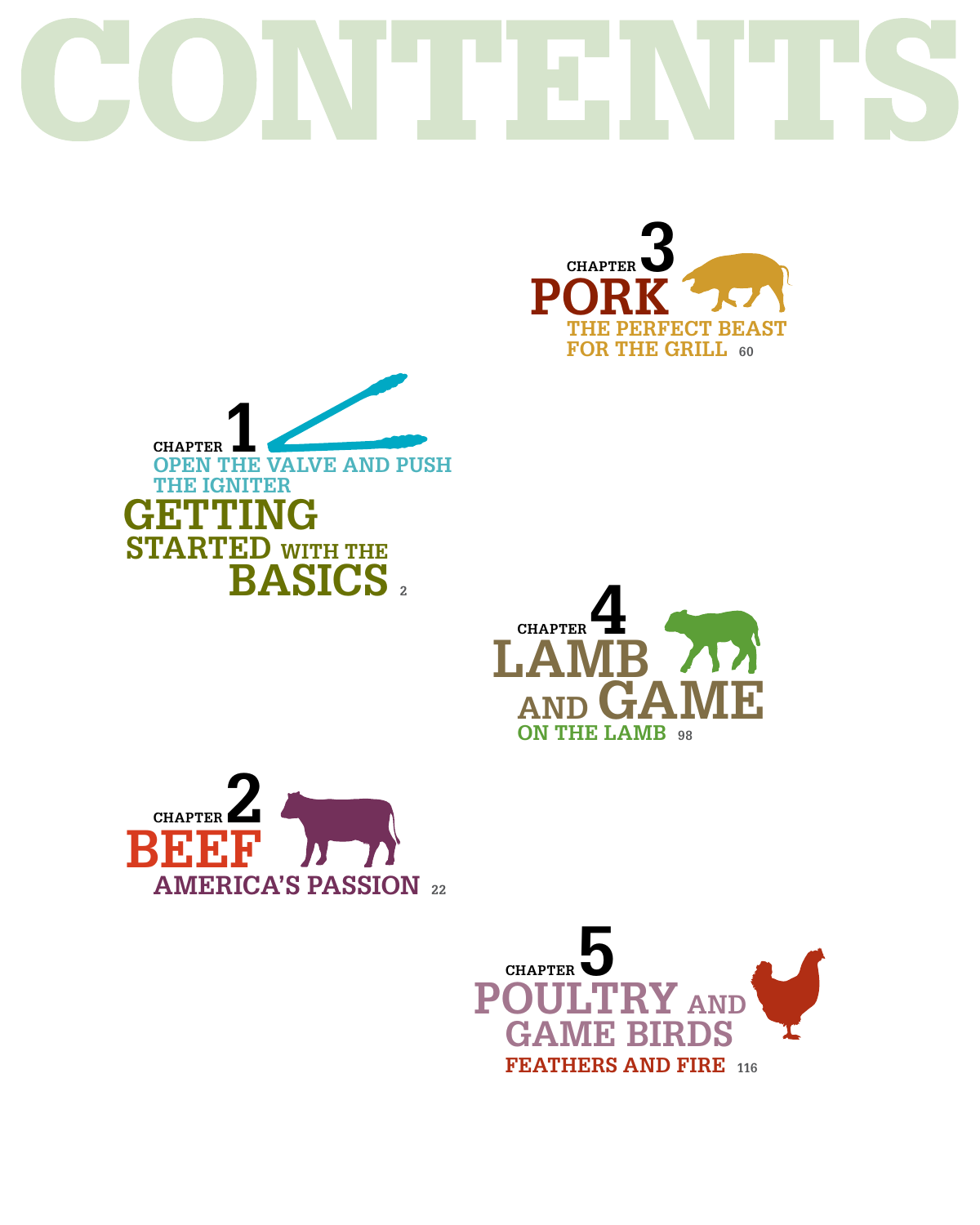









**Metric Conversion Chart 299 INDEX 301**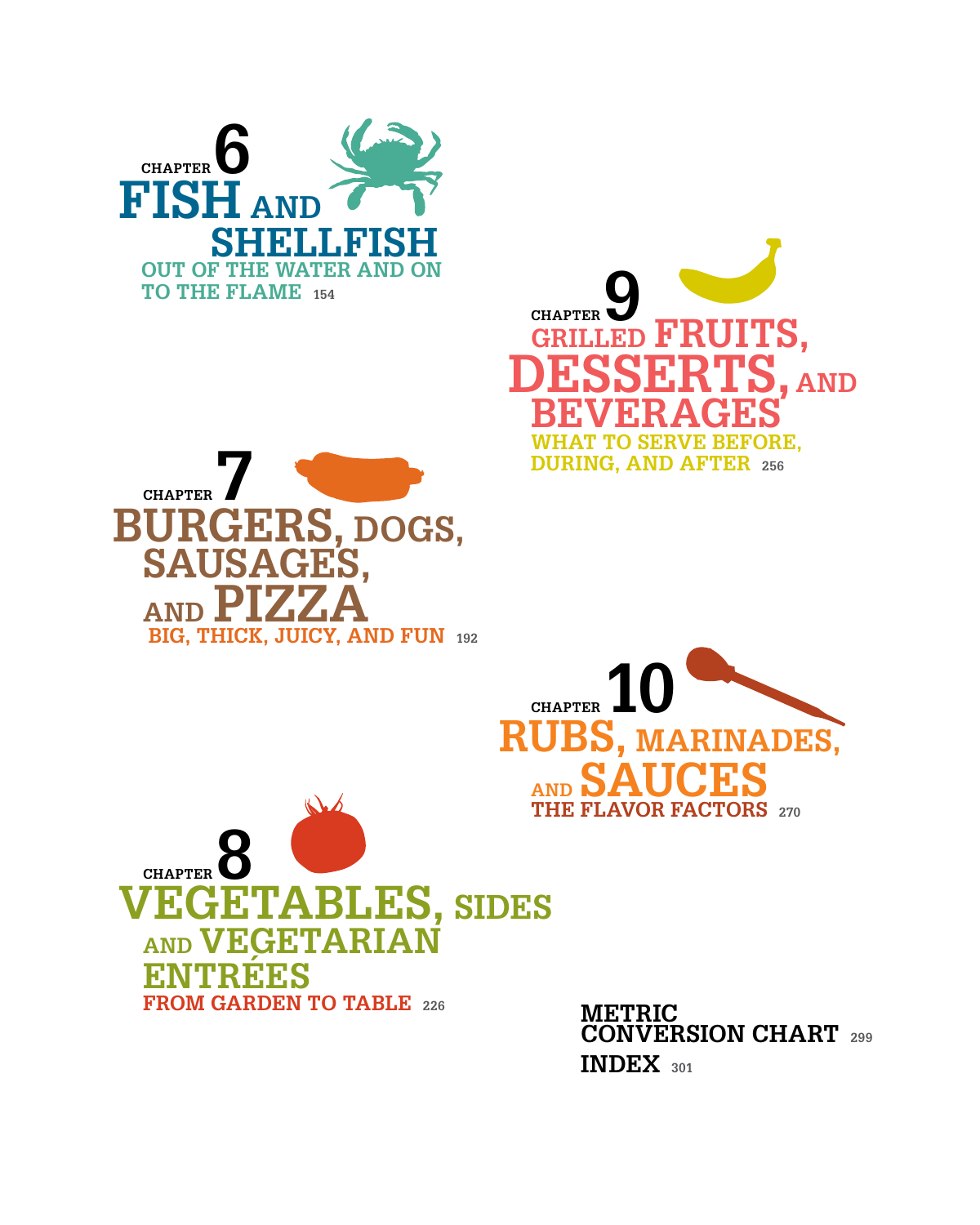# <span id="page-3-0"></span>**igniter valve the and push the open**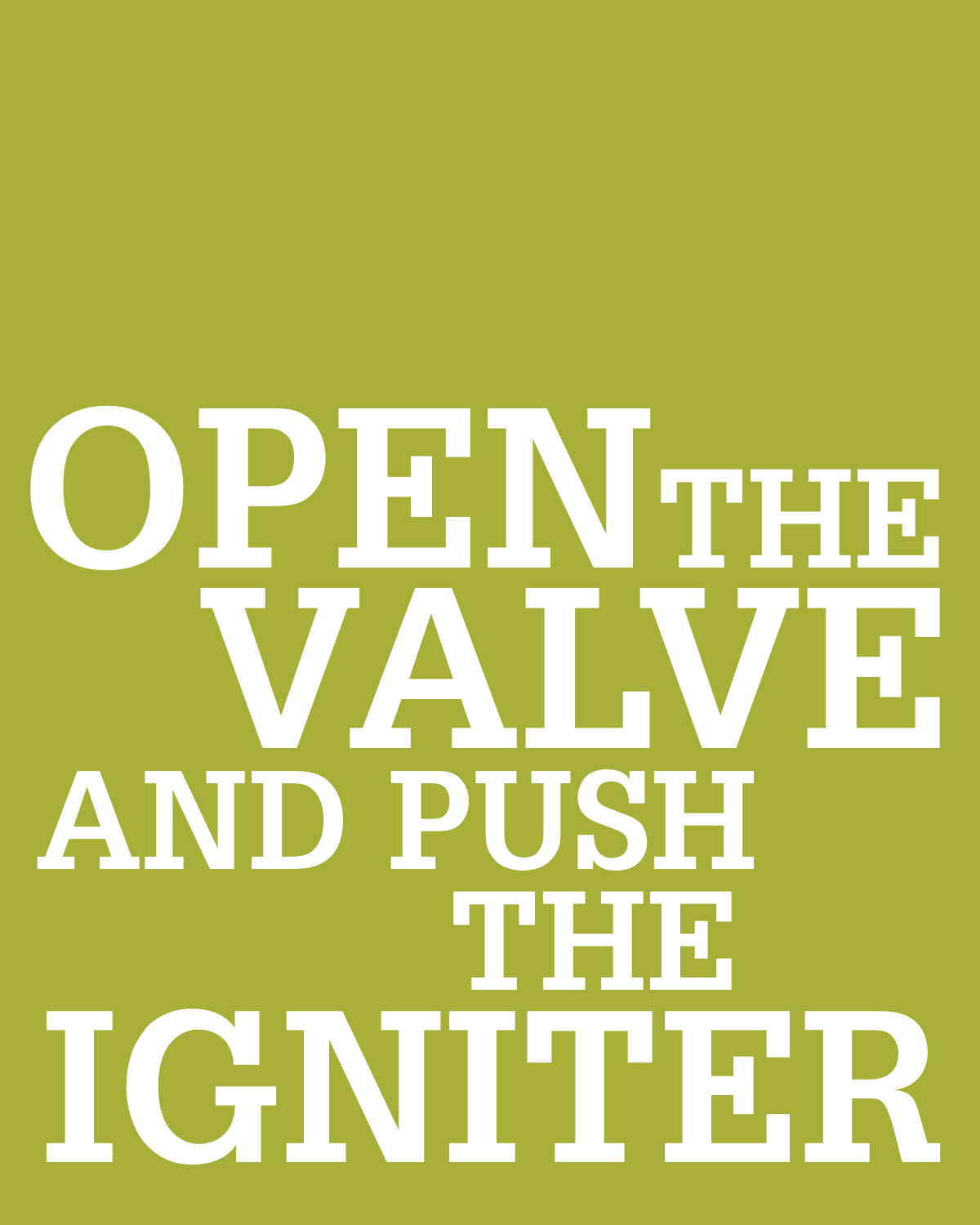

**PEOPLE HAVE BEEN COOKING** with fire since the dawn of time.

but gas has been an option for only the past 50 or so years. Back in the early 1960s, gas grills were huge appliances that were tied into natural-gas lines, and they cost several hundred dollars, which was a boatload of money for the time. Over the years, gas grills became smaller, mobile, and less expensive, and they also became more efficient. In the 1970s, liquid propane (LP) stored in cylinders became the fuel of choice, and more recently grills have gone from using lava rocks and ceramic briquettes, designed to mimic charcoal (or at least to look like it), to angled metal plates (Weber calls theirs Flavorizer® bars) that keep heat more even and help to prevent flare-ups.

Gas grills in the marketplace today are for the most part extremely sophisticated, and although most are still fairly small and easy enough to move, what's old is new again: Massive gas grills are increasing in popularity as part of "outdoor kitchens," and even midpriced grills are available with an option for natural gas. Massive gas grills are increasing in popularity rotisserie burners, built-in smoke boxes, and<br>as part of "outdoor kitchens," and even mid-<br>priced grills are available with an option for<br>natural gas.<br>actual gas.<br>We must lik

But even inexpensive grills offer plenty of options. Multiple burners are the norm. Side burners are almost standard equipment, and most mid-range grills offer special infrared rotisserie burners, built-in smoke boxes, and separate burners that give you expert control over low-and-slow barbecuing or super hot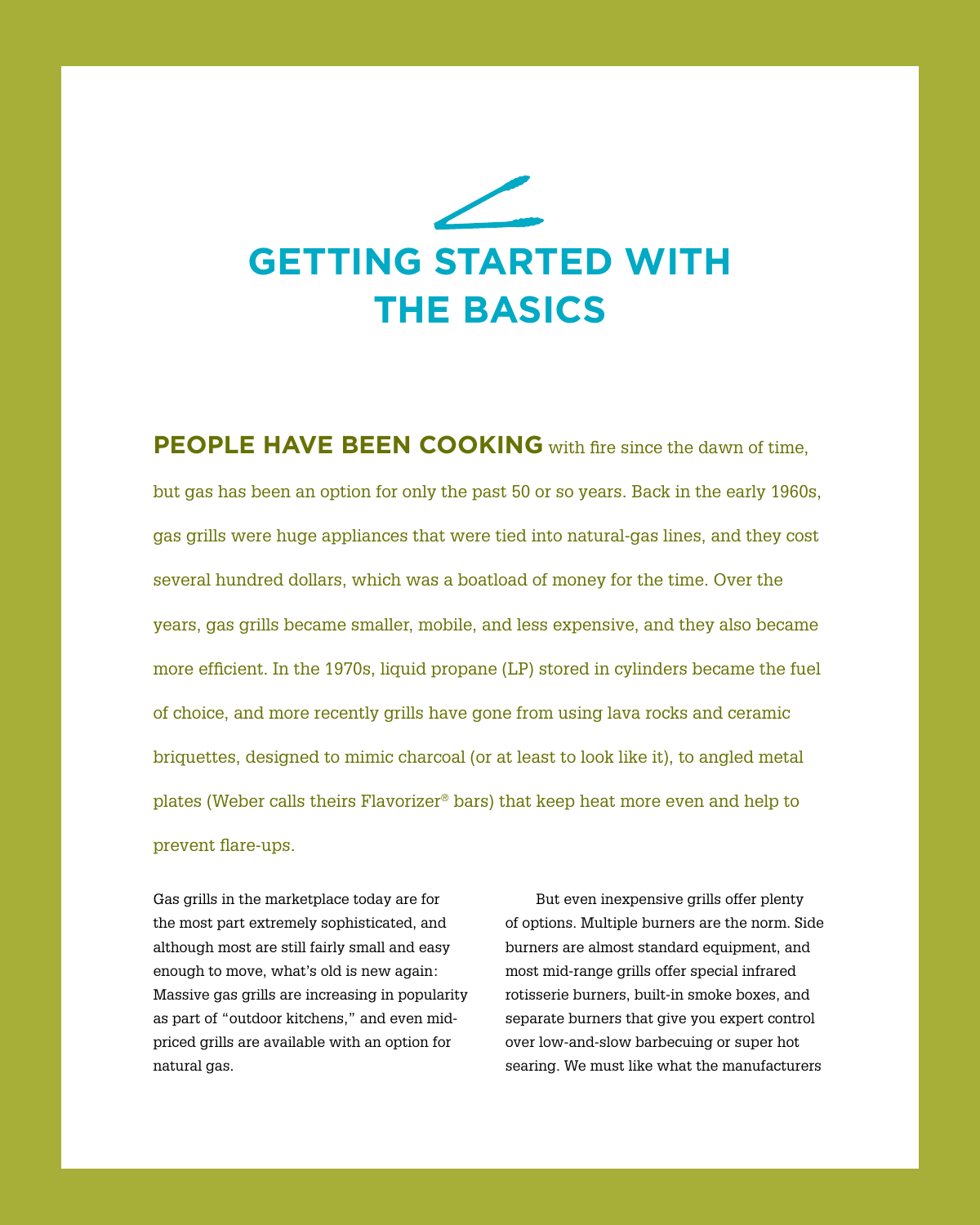are producing, because 70 percent of us use gas as our medium of choice for grilling and barbecuing, and we are paying more for gas grills than ever before.

# **WITH GAS? WHY GO**

Okay, if you think it's wimpy to use gas over "real" fire, then think about this: Most people cannot tell a taste difference. Want more reasons to make the switch (or to defend your choice)? Gas is easier and faster to heat. You will have fewer temperature fluctuations and fewer flare-ups, which, in some schools of thought, makes gas less risky for your health. And according to many studies, gas grilling is more environmentally friendly than charcoal grilling.

### **Buying a Gas Grill**

The industry has caught up with our desire to cook fabulous food outdoors with a minimum

of fuss. Whether you are buying your first gas grill or replacing an old one, here are some tips to consider before you head out to the store.

First, decide what you are really going to do with your grill. You will need a well-made grill unless you like buying one every year. If you know you are just a hamburger, hot dog, steak, and chicken breast griller, you don't need a lot of bells and whistles. A two-burner grill that has staying power is in the \$300 range. But with the current grilling craze, which shows no signs of letting up, I'll bet you that you will want to get a little frisky and take your grilling to the next level. I always recommend a three-burner grill, and one in the \$400 to \$500 range will serve most folks very well. Grills in this price range have power ignition, have the ability to do some rotisserie cooking, produce decent smoke, and last for many years.

If you're looking to make grilling and barbecuing a hobby, then start looking for extras. A grill that will jump through hoops to help you will run about \$800, and yes, that's a lot of grill. But no matter what your price point is, read through the owner's manual of each grill you're considering before you buy. This will give you a sense of the grill's ability to perform and the ease of operation. You can also compare grills online before hitting the stores.

Here are other factors to consider and features to look for when you go shopping.

**•**  Look for heavy-gauge metal that is rust resistant or has been coated to be that way. Whether you choose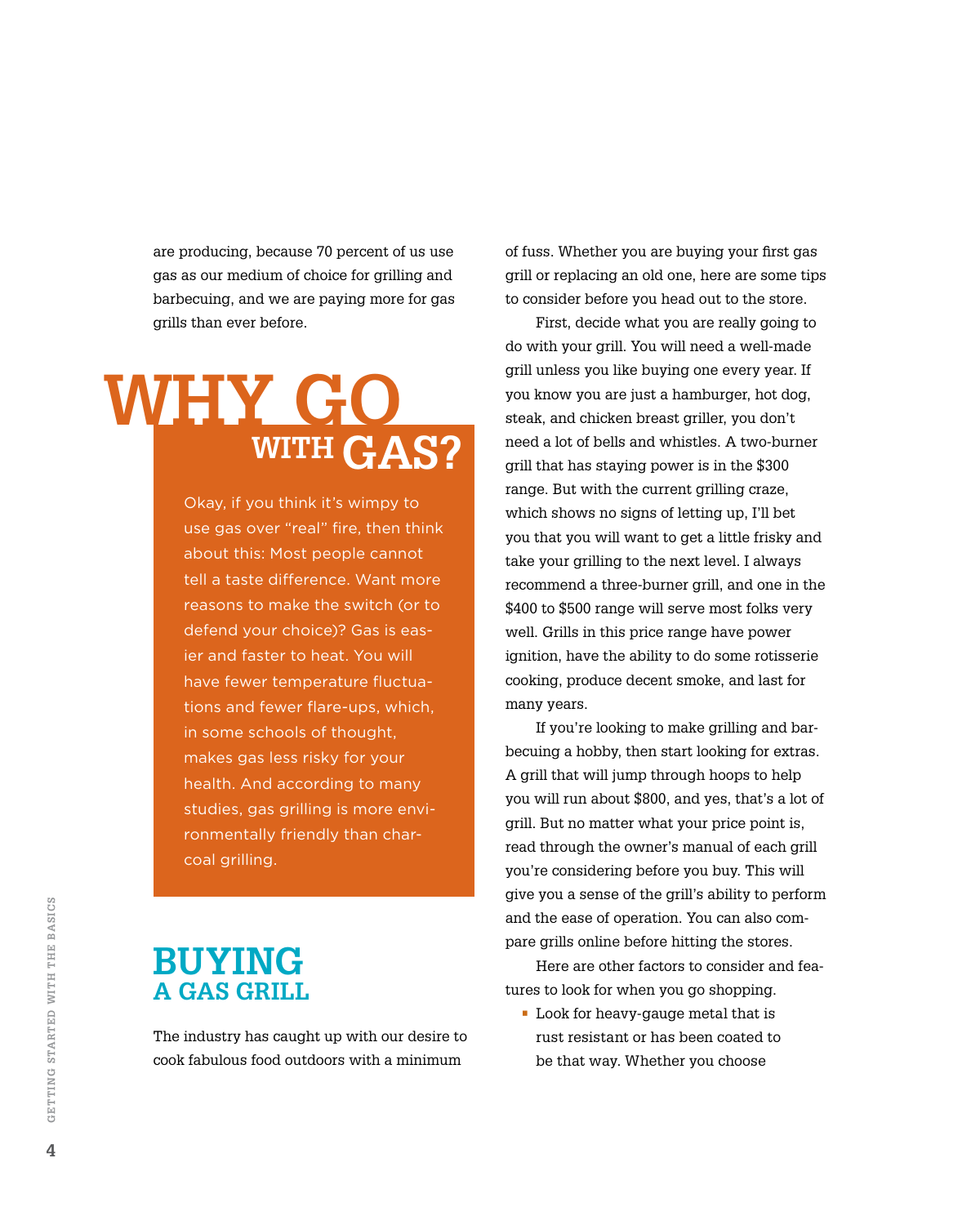# **here are some tips… Whether you are** GAS GRILL OR REPLACING **buying your first**

stainless steel or a powder-coated finish is a matter of preference.

- **•**  You'll want a cooking surface that's at least 400 square inches. That's the minimum, and if you think you might want to get more adventuresome than burgers and steaks, go larger.
- **•**  The lid must fit tightly and be easy to raise and lower.
- **•**  I think if you are going to do any cooking that takes longer than, say, 30 minutes, look for two or more burners, which allows for indirect cooking (see p. 8). Personally I like three burners or more.
- **•**  Btu is the unit of power that a burner has. Bigger is not always better. Look instead for efficiency ratings and total Btu in the 25,000 to 50,000 range. If you live in a windy area, or like me will be grilling in the snow, consider the higher number.
- **•**  Side burners are nice. They can keep sauces warm, or cook the eggs while the pork tenderloin cooks for breakfast. They are also good for frying and fish cookery, or for anything else that might stink up the house.
- **•**  Along with side burners I want side shelves. You can't imagine how much you will use them. Even then, having a separate table is handy.
- **•**  Rotisseries and rotisserie burners can be fun, but most anything you can do on a rotisserie you can do over indirect heat.
- **•** If you plan to do much true low-andslow cooking, then spend the extra money for a built-in smoke box or drawer. They used to be found only on grills that were \$5,000 and up, but now can be found on grills in the \$800 to \$1,000 range. One of my new grills has this feature, with a separate burner for the smoke box, and it works like a champ at barbecue.
- **•**  Buy from a manufacturer that offers a good warranty, a good reputation for service, and a toll-free service that treats you like a person when you call.
- **•**  While you may think this is fussy, check for the drip pan. Is it easy to get to? Is it easy to work with? There is nothing worse than rancid fat all over you and your deck.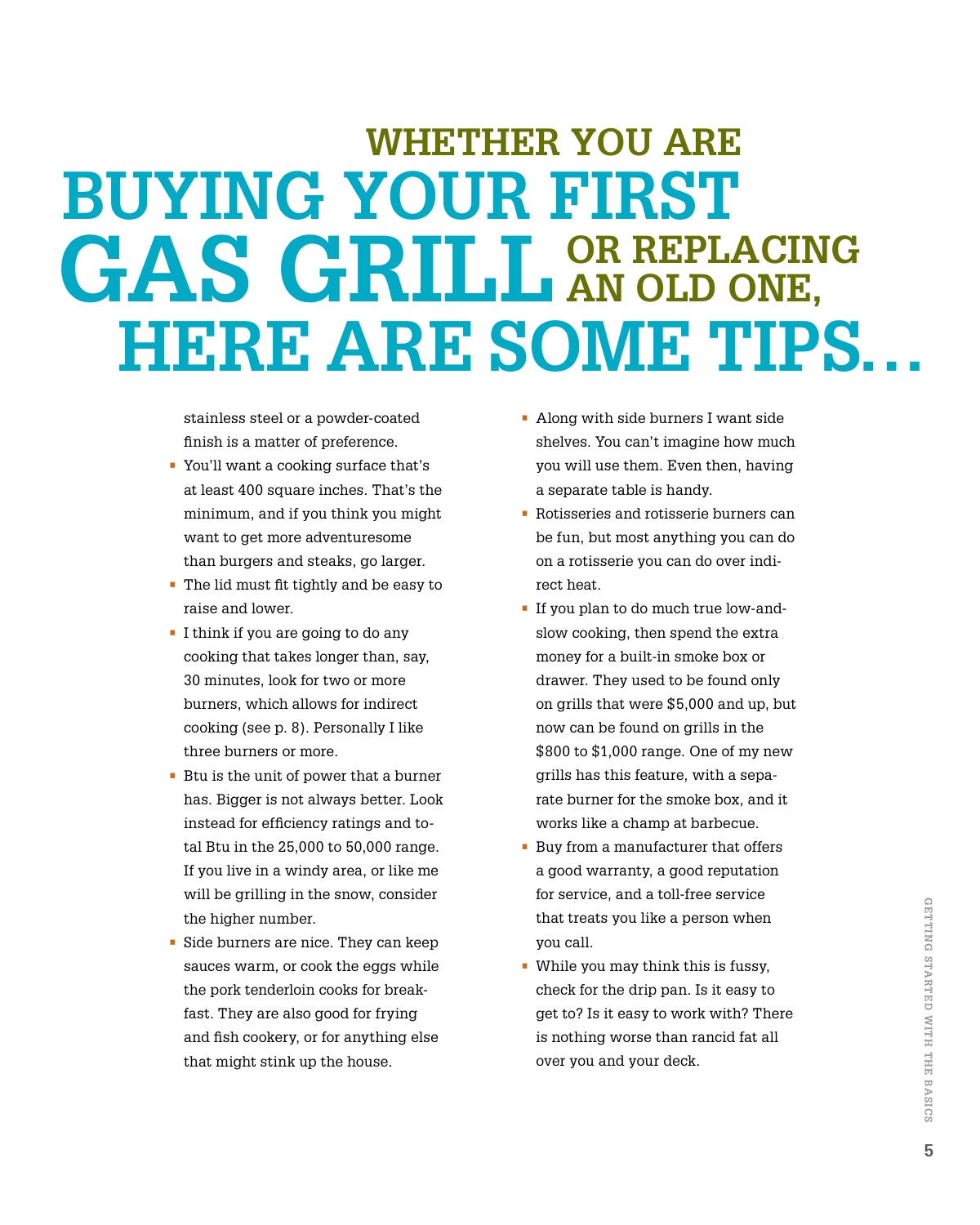- **•** If you plan to move the grill around, you'll want lockable wheels. You may want to keep your grill against your house, but check the owner's manual for recommended clearances from walls and eaves and other stuff around your house that a badly positioned grill could harm. Just because you don't see flames as you do with charcoal doesn't mean that you can't scorch or, heaven forbid, burn something.
- **•**  Plan to spend at least \$400 for a grill that will last you several years if not decades. My original gas grill lived a vibrant life for 20-plus years.

### **Tools of the Trade**

Gas grilling doesn't take a whole lot of special equipment, and I for one try to keep tools to a minimum. If you don't have these items at home already, then add them to your list for your next trip to the home-improvement store, the supermarket, or a kitchenware shop. Here's a list of what I think is important and an instant gift list for your friends and family:

#### Must-have

- **•**  A good pair of **barbecue mitts.** If you use oven mitts, choose ones that go past your wrist and are well insulated.
- **•**  Multiple pairs of **tongs.** You'll need

one for raw and one for cooked to prevent cross-contamination. Ones from restaurant supply houses are good. Spring-loaded is best; the kind that break apart into a spatula and fork can be hard to work with.

- **• Spatulas.** Have several sizes, and make sure all should have a sturdy blade. Long handles are nice but not necessary. I particularly like fish spatulas, which can be used for most anything else as well. I still am a metal person when it comes to spatulas and the grill.
- **•**  A sturdy, brass-bristled **grill brush** for stainless-steel and porcelaincoated grill grates; if you have cast-iron grates you will need stainless-steel bristles. Don't skimp here; you need as much help as you can get keeping the grill clean.
- **Thermometers.** Have several instantread thermometers and make sure to calibrate them. I also like probe thermometers for long-cooking meats; those with an internal temperature alarm are convenient. An oven thermometer is much more precise to measure the internal temperature of your grill than the thermometer that may have come with your grill, and I encourage you to get one and use it frequently. Move it around on the grill—it will help you locate cool and hot spots.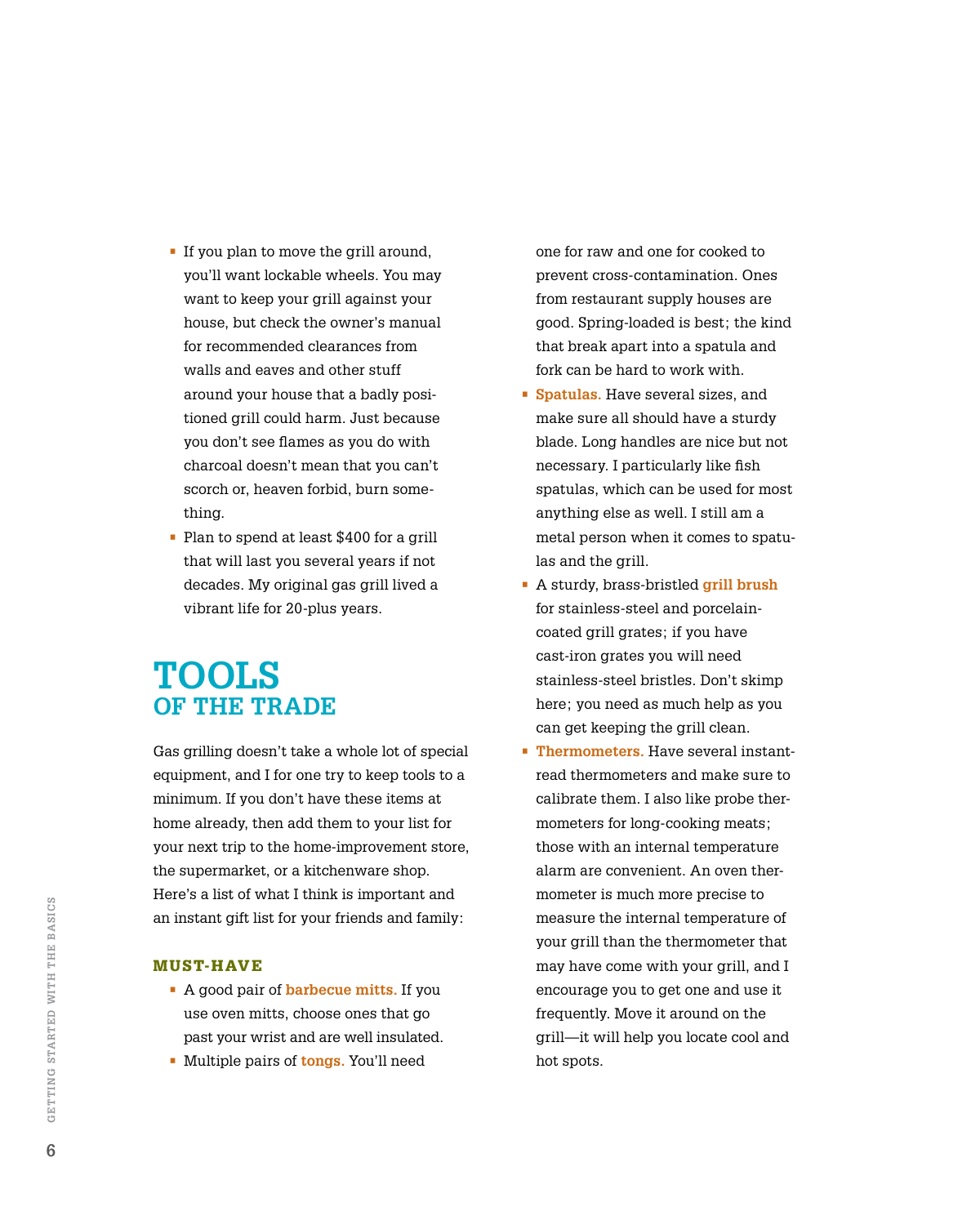- **•**  A couple of **timers.** They keep you on track through cocktails and beer.
- **•**  A few **basting brushes.** Have a small one for brushing oil on the food before grilling and a longer-handled one for basting on the grill. The new silicone brushes are easy to clean and carry a good amount of sauce or mop with one dip. There's even one out now that looks and acts like a mop brush.
- **• Disposable pans** are a godsend for many chores around the grill. Use them to transport food, as drip pans, or as water pans. Keep a good supply on hand.
- **Skewers.** Have both bamboo and metal. Given a choice I will always use metal for better heat transfer, but bamboo ones are less expensive and are still acceptable. Choose flat skewers so the food doesn't spin when you turn it. You might want some double-pronged ones, but they're not a must-have. Simply use two skewers for the same effect.
- **•**  Loads of **heavy-duty aluminum foil** and 1-gallon and 2-gallon **zip-top plastic bags**.
- **•**  Don't forget an **extra propane tank.** It will at some point prevent aggravation and embarrassment.
- **•**  A restaurant-quality **half sheet pan or a jellyroll pan.** Perfect for carrying all your stuff to the grill.
- **• A pepper mill.** Grind your pepper fresh—it makes a huge difference.
- **• Wood chips and chunks** if you want to give that road a try.
- **•**  A good **injection syringe** if you plan to do long-cooking meats.
- **• A spray bottle,** mainly for basting, but one filled with water can help control flare-ups.

#### Nice to have

- **• Racks.** I like the new ones that hold a whole rack of any type of ribs, but the standard size is wonderful for chicken pieces, and a V-style roasting rack works for big cuts of meat (you can turn the roasting rack upside down for a quick rib rack). If you cook beer-can chickens, using a special rack will make them more stable.
- **• Baskets.** Fish-fillet baskets, especially whole-fish baskets, which make turning a breeze, and a smallfoods basket to use with veggies, especially if you are going to do multiple foods on the grill at the same time. These simplify turning so you can pay attention to everything else.
- **•**  An outdoor **grill light.**
- **• A pizza peel.**
- **• Assorted wood planks** that are 2 inches thick and at least 4 inches wide and 10 to 12 inches long. Be sure they aren't treated with chemicals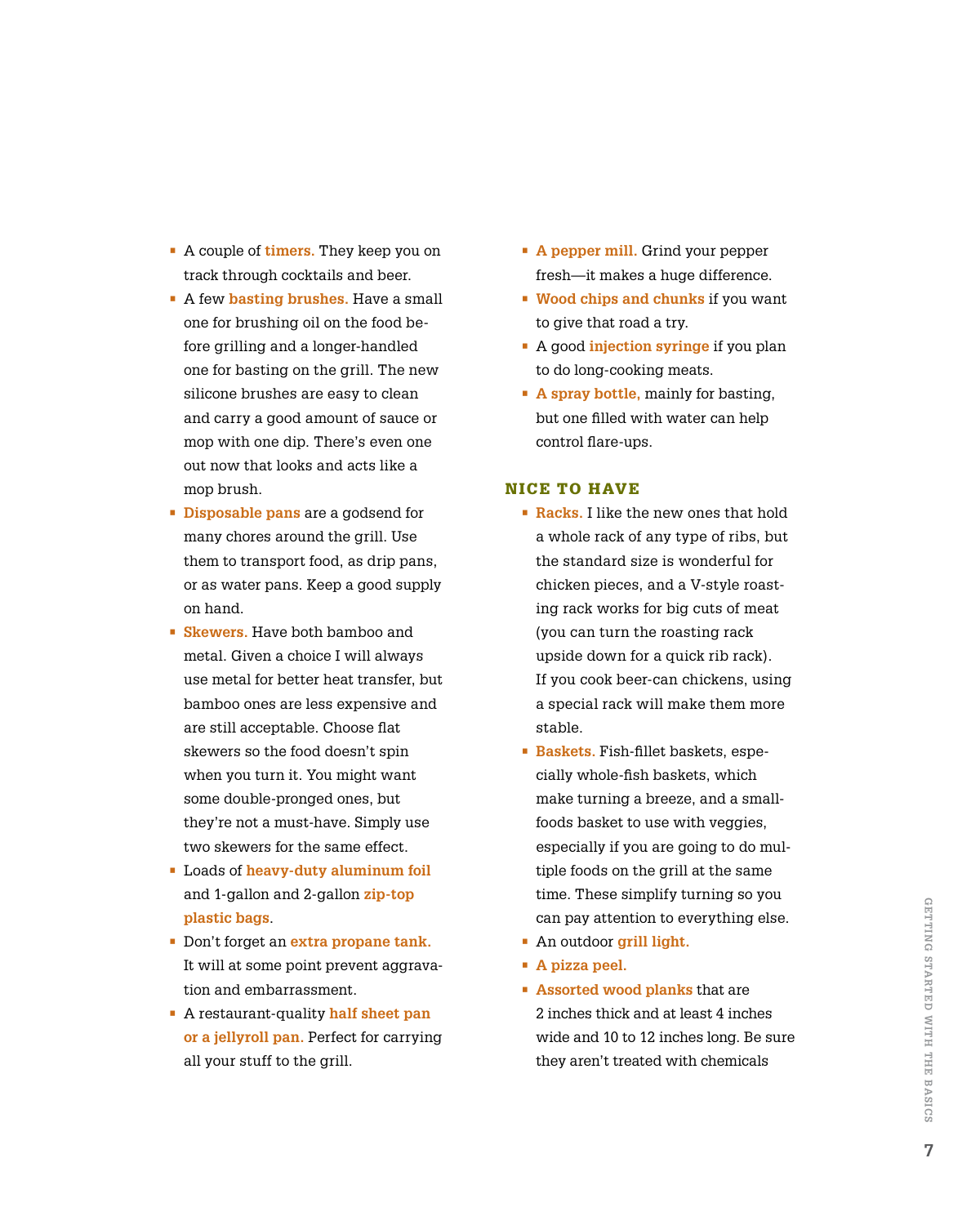that would make them unsuitable for cooking.

- **• A grill wok.**
- **•**  A couple of **pans and pots** that are very heavy-duty for use on the grill or side burner. Look to Lodge preseasoned cast iron for a lasting product.
- **• A spice grinder.**
- **• Microplane® zester.**

### **Let's Get Cooking**

The pros call it *mise en place*, which means "everything in its place," and your life will be a lot easier if you take a couple of minutes to think through what you will need at the grill (besides the food) when you're grilling. This is where those side shelves or an outdoor table come in mighty handy. If you are going to be yelling at someone to bring you something from the kitchen, make sure it's for a refill of your favorite beverage, not the barbecue sauce.

#### **THESKINNY ON TEMPERATURE** HIGH 450°-550°F **MEDIUM** 350°-450°F low 250°–350°F LOW AND SLOW  $\vert$  200°–250°F

#### Preheating

Starting most gas grills is simply a matter of opening the valve on the propane tank, setting your burners to "Lite," and pushing an igniter button. Many of the new grills have built-in igniters on each burner's control knob. You should read the manufacturer's instructions on how to light your grill, and especially on how to light it with a match if the igniters fail. Every grill is a bit different. No matter what grill you have or what cooking method you are using, *always* heat your grill with all the burners turned on and set to high and the lid closed. Most modern gas grills can get to a temperature of about 550°F in 10 to 15 minutes, regardless of how many Btu. At this point, turn off burners and turn down the heat as necessary for the food you are preparing.

#### Direct and indirect cooking

The methods of grilling called direct and indirect almost seem self-explanatory. Direct is just that—cooking over the direct heat source, and this is what most of us refer to as grilling. In the case of gas grills, that means that the food is placed directly over an operating burner. Direct works better for foods like steaks, hamburgers, boneless chicken breasts, fish fillets, and the like, which are thin and small enough to cook to the center before the exterior burns. With the exception of tuna steaks, direct heat involves closing the lid.

Every grill has hot and cool spots, and knowing where they are is especially important when you cook with direct heat. Once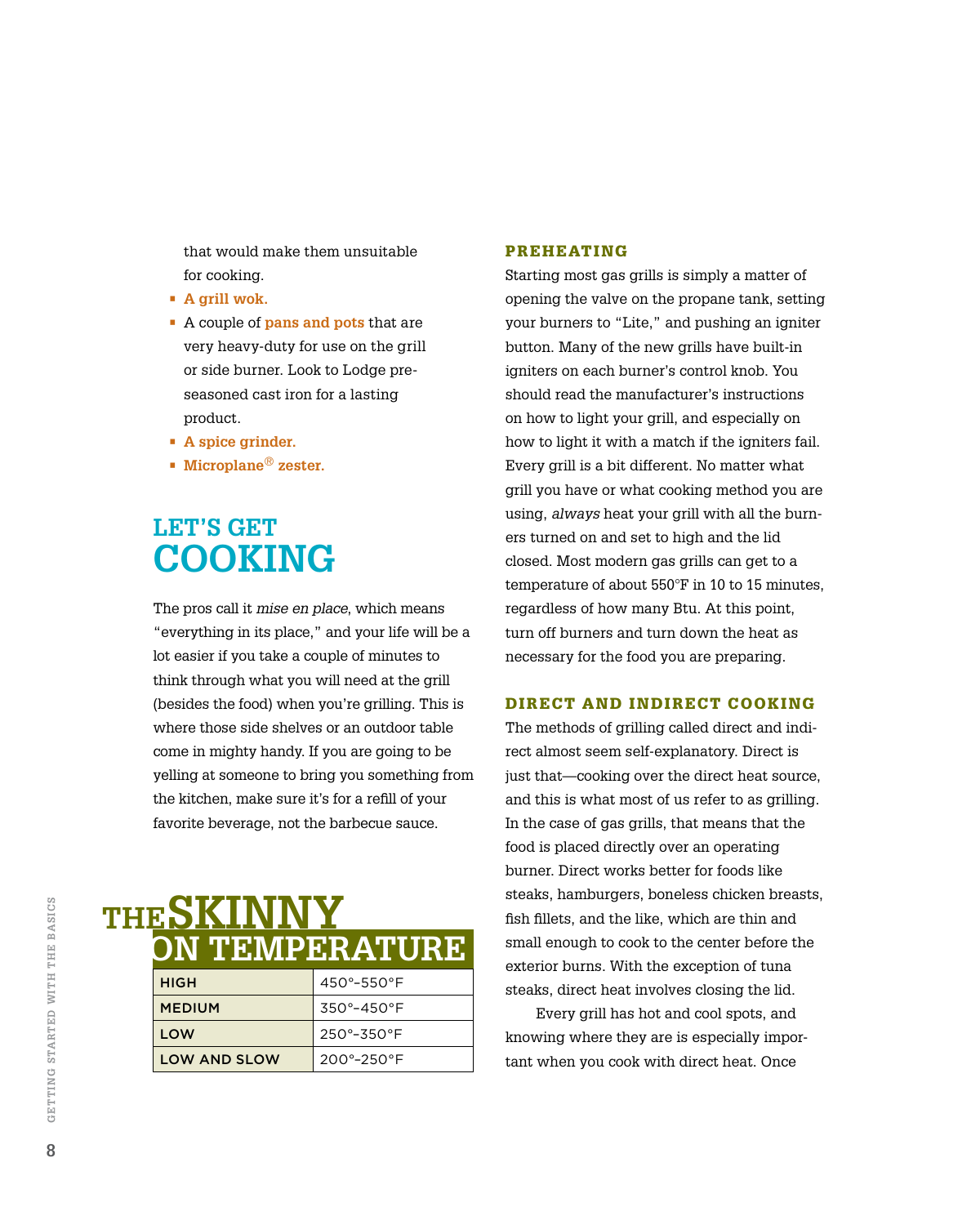# **ITCLOSED KEEP**

When cooking on a gas grill, *always* grill with the lid down, opening it only to turn or baste the food. Keeping the lid closed sets up a convection environment that cooks food more consistently, with more-even heat and less moisture loss. Do this with both direct and indirect methods and your food will be better for it. The only exception to closing the lid on your food is tuna. If you like it seared on the outside and cool and rare in the middle, closing the lid cooks the fish way too fast.

you've learned where these spots are, you can adjust the positioning of food accordingly.

 Indirect cooking is when your food is placed over burners that are turned off. Indirect methods of cooking are well known to great pit masters across the country. It's typical in a low-and-slow barbecue. George Stephen, a welder from Chicago, brought the capability to our backyards with his kettle-designed grills. Indirect cooking exponentially increases our capacity to produce delicious food with our grills. It works better with large cuts like roasts, pork shoulders, turkeys, and ribs, as

well as with smaller cuts like bone-in chicken parts. Indirect almost guarantees that foods will not burn on the outside before they are completely cooked inside. It also allows time for smoke to penetrate your food, if you so desire. Indirect comes close to eliminating pesky flare-ups, and it *always* involves the lid being closed.

How you configure your grill for indirect cooking depends on the number of burners and whether they run side to side or front to back. For a three-burner grill with burners running side to side, the front burner might be the only one turned on, and you'd place the food over the center or back burners. For a twoburner, the rear burner would be off and the food would be placed over it. For grills with burners that run front to back, you can either turn the center burners off, or for a very longcooking food like a turkey, have one side of the grill on and the other side off. This is particularly useful when smoking, as it sets up a nice drafting relationship between heat and smoke. A water pan is also useful with the indirect method to ensure a moist finish, but only with longer-cooking items like roasts and turkeys, not necessarily with chicken parts. Refer to the owner's manual for specifics to your grill for direct and indirect cooking.

So when do you use which method? A good rule of thumb is how long the food takes to cook. If a food will be done within 20 to 30 minutes, cook it using direct heat. If it will take longer than 20 or so minutes, to be perfectly safe, use indirect. The higher side of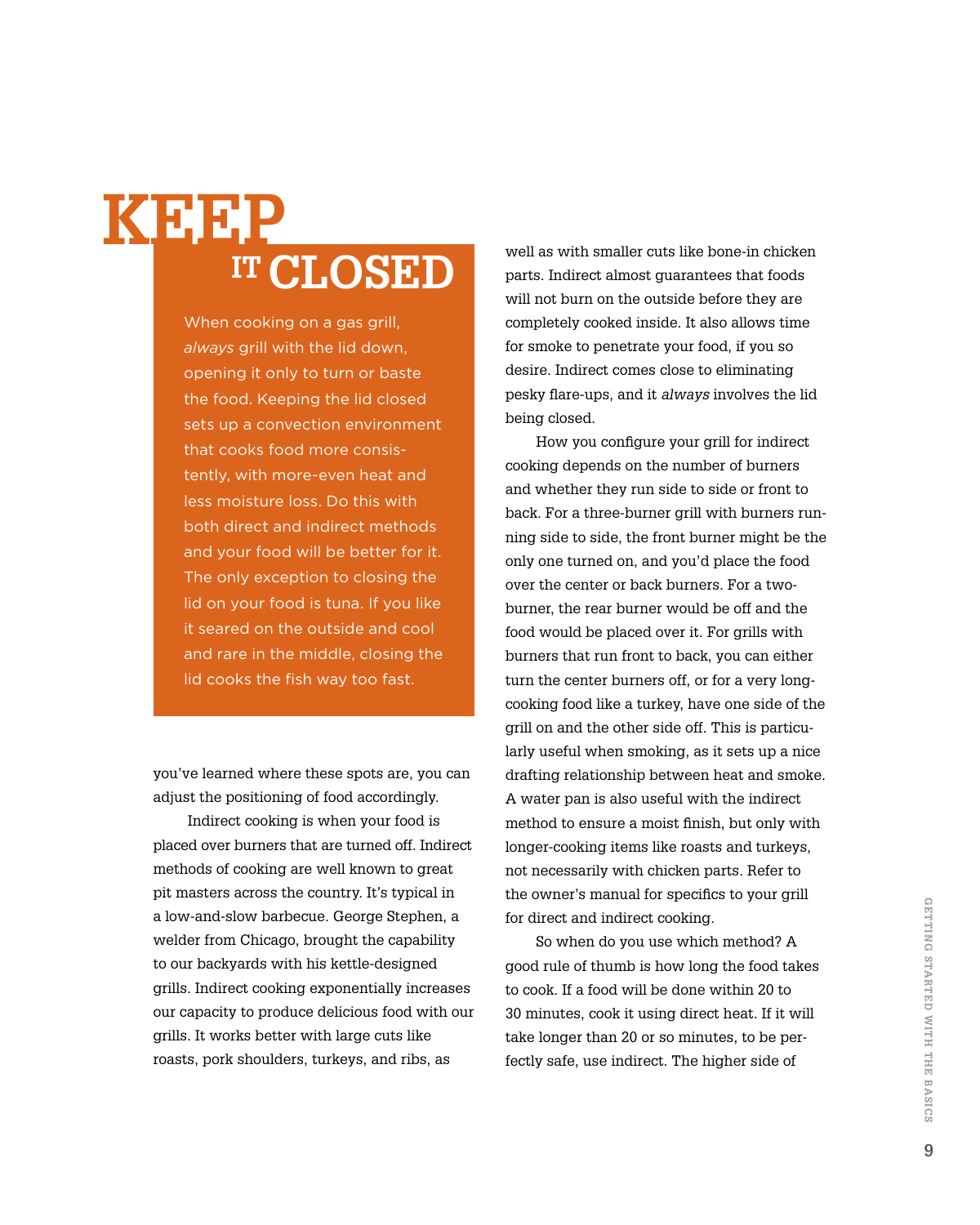# **adventure, outdoor cooking is meant to be an A CHANGE OF PACE,**  $\mathbf{FUN}_{\text{A} \text{AND}}$ **a bit challenging...**

that range is for the more experienced, devilmay-care, I-like-to-live-dangerously folks.

There's a third method of cooking with a gas grill, and it's my favorite—you'll see it used throughout this book. It's a combination of direct heat for browning and indirect heat for cooking through. Here are some examples. A rack of pork ribs cooks beautifully with slow and gentle indirect heat, but 10 minutes or so before they are done, I'll flip them to direct heat to develop a little char and start brushing them with sauce. The result is a perfect rib with enough caramelization for great taste but nothing burned to spoil the experience. Or I'll sear bone-in chicken parts, including halves and quarters, or whole butterflied chickens, first over the direct section of the grill, and after they are golden brown I'll transfer them to the indirect area. Even then, after I have sauced the chicken very near the end of the cooking time, I might place it back over the direct heat to add just a bit of char.

I consistently hear folks complain about not being able to cook a steak with the same crust as a steakhouse. First you need to know that most steakhouses are cooking in the 800°F to 1,200°F range, which is hard for you

to do at home, and few of us cook dozens of steaks all day, every day, to develop the expertise. If you want to get as close as possible to that steakhouse "crust" at home, first buy thick steaks,  $1\frac{1}{2}$ - to 2-inchers. Sear the steaks over direct heat until the crust that you want has almost formed, then finish cooking the meat over indirect heat and turn your direct burner to a lower temperature. With a bit of practice you'll be the envy of the neighborhood. Of course that also means you will always be cooking the steaks for any function!

Make these cooking methods your friends and experiment with all of them. Soon you will reap accolades from your family and friends, and you'll get over-the-top taste from your gas grill.

#### **Cook It Till It's Done**

Grilling is more art than science, which is the beauty of why we do this. Outdoor cooking is meant to be an adventure, a change of pace, fun, and a bit challenging—and one of the biggest challenges is knowing when a food is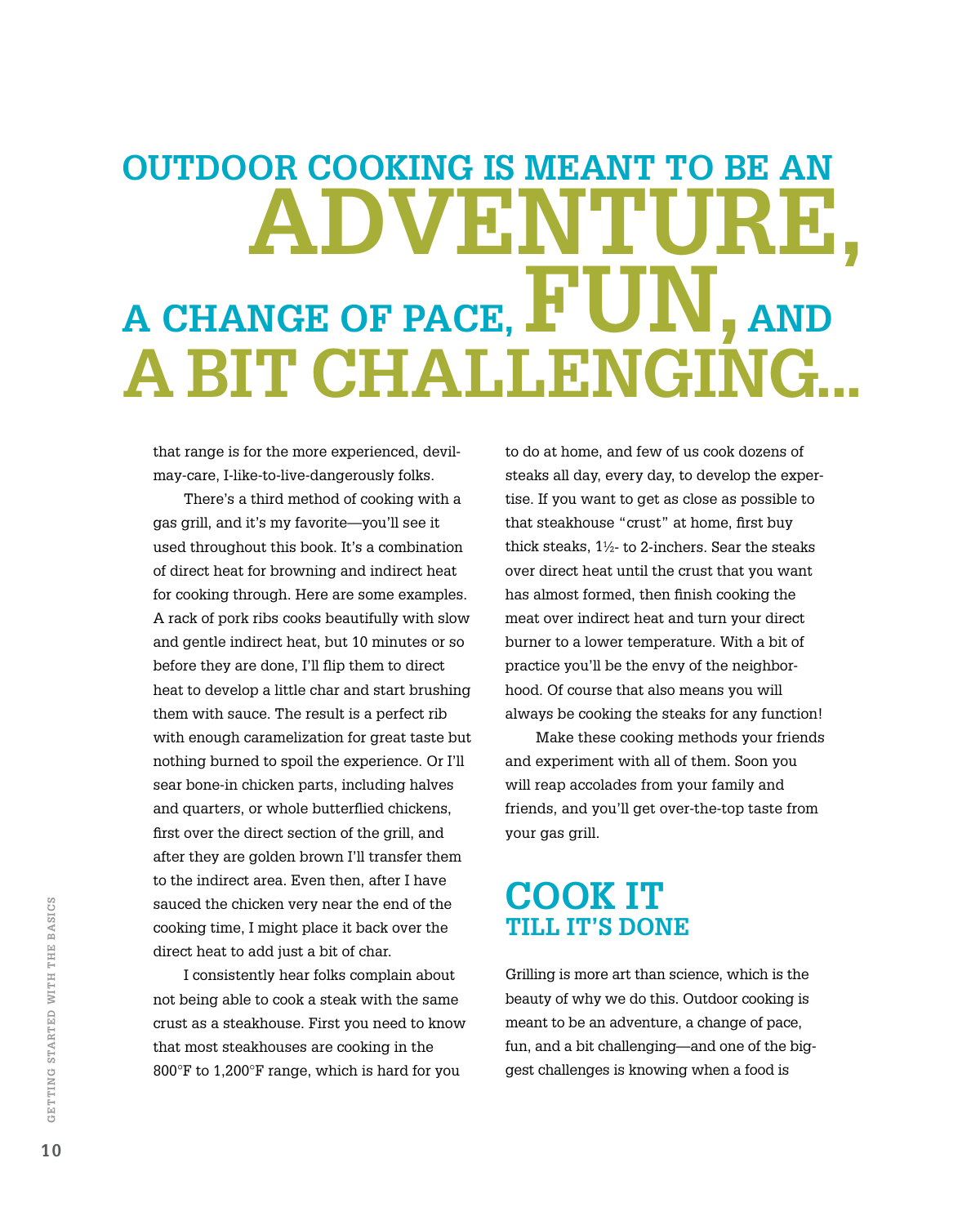done. The only absolute in the timing for any recipe in this book or in any other grilling recipes is that there is no absolute! Way too many variables have an effect on outdoor cooking, and you should never accept any timing guidelines as dictums. Among those variables are weather (wind, the outside temperature, rain or snow) and altitude, as well as whether the food you're cooking is a little larger or smaller than that specified in a recipe, your grill, and even how each cook defines terms like "medium" or "low" as it relates to heat level. For these reasons, take what you read in this (and any) book about grilling as guidelines, not gospel.

One of the biggest variables of all is your grill. They all cook differently and have different temperature points. A good oven thermometer is the best way to learn about your grill. But all this being said, it's much easier to adjust a gas grill to different conditions than it is to adjust a charcoal grill, whether you are dealing with hot spots or funky weather conditions.

In cold weather you will need to adjust your cooking temperatures upward to try to offset the outdoor temperature (cold weather affects the metal of the grill and drives the temperature down). But take care here, especially if you are indirect-cooking, say, a Thanks-

# **terms coming to**

There are a few cooking terms that get tossed around a lot when it comes to a grill. They are "grilling," "grill-roasting," and "barbecuing."

- The act of **grilling** is cooking over direct heat, which you can also do on a grill pan inside; some diners look at their flattop griddle as a "grill."
- **Grill-roasting** is the process of cooking over indirect heat and is much like using an indoor oven for cuts of protein that benefit from longer cooking times in a gentler heat environment.
- **Barbecuing** is essentially grill-roasting at a super-low heat, say 225°F, and most all the time includes the addition of a smoking agent like wood chips or chunks. The setup is exactly like indirect cooking, and for gas grills that usually means only one burner running and turned to low heat. You've heard the term "low and slow" a million times, and that's just a different way of saying "barbecuing."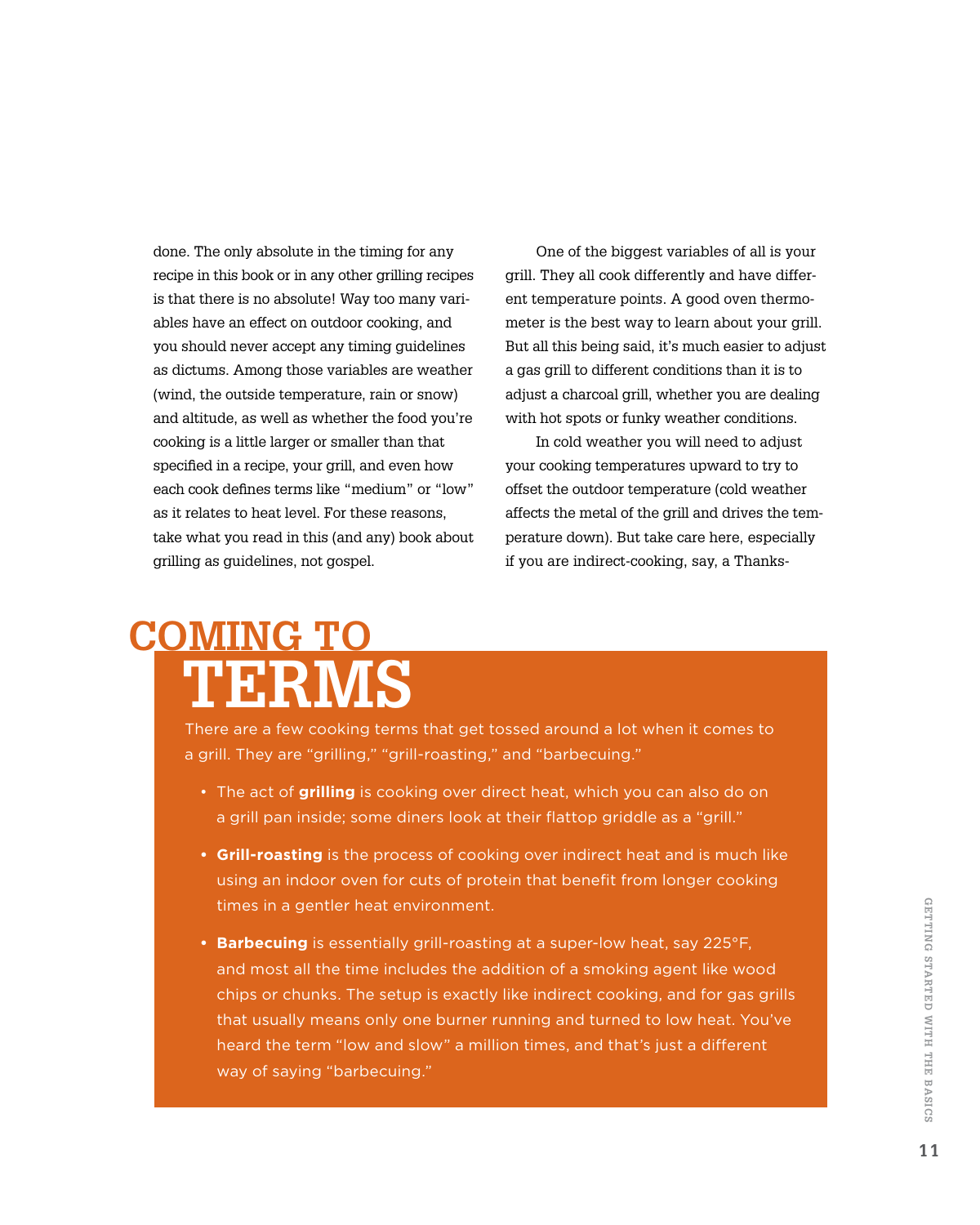### **difference that makes a to keep in mind little stuff**

- Let your food come to room temperature. It really helps the cooking process.
- For the most part, don't precook vegetables.
- Never parboil ribs—I will come talk to you if you do!
- A thermometer is your friend.
- Have a spare, full tank of propane.

giving turkey or a Christmas roast. Monitor the inside temperature of your grill (here's where that oven thermometer is invaluable). If you are grill-roasting at about 350°F, then adjust your temperature to maintain that temperature. In extreme cold this may be hard to do, so add to your cooking time and plan to baste or spray the item with broth or whatever your liquid flavoring ingredients might be to preserve moisture over the longer cooking time.

Here again each grill will vary, so if this is your first Thanksgiving turkey and it's cold outside, give yourself an extra hour. If it gets done early, don't panic, just tent it with foil and know that the hot gravy will overcome any cooling. And if Granny has to have hers steaming hot, nuke her a few slices.

Rain and snow have similar effects. A thunderstorm in the summer is going to cool the outside of your grill, but with summer rain, I tend to expect a slightly longer cooking time and make no other adjustments. Grilling in the snow is a hoot and proves to everyone what a grand grill master you are, so just follow the cold-temperature guidelines and plow your way to the grill. Wind can be your toughest adversary. If possible, place your grill so that the wind is perpendicular to the gas flow. Keep a vigil for a burner being blown out. The match light opening is a good place to look. And by all means, if the burners go out, cut off the gas, open the lid, and wait at least five minutes before trying to relight. I would like you to keep your hair and skin intact.

As in baking, grilling at higher altitudes, like in the Rockies or other high mountains, demands adjustments, too, mostly when you are cooking indirectly. You'll have to increase your cooking time. For the most part with roasts and other large cuts, increase your time by about 15 percent, but here again every grill is different.

### **Testing, 1, 2, 3**

So if the cooking times in a recipe are only guides, how do you know when something is done? Each recipe in this book has a few different doneness cues, and they rely on a variety of senses, but mostly sight, touch, and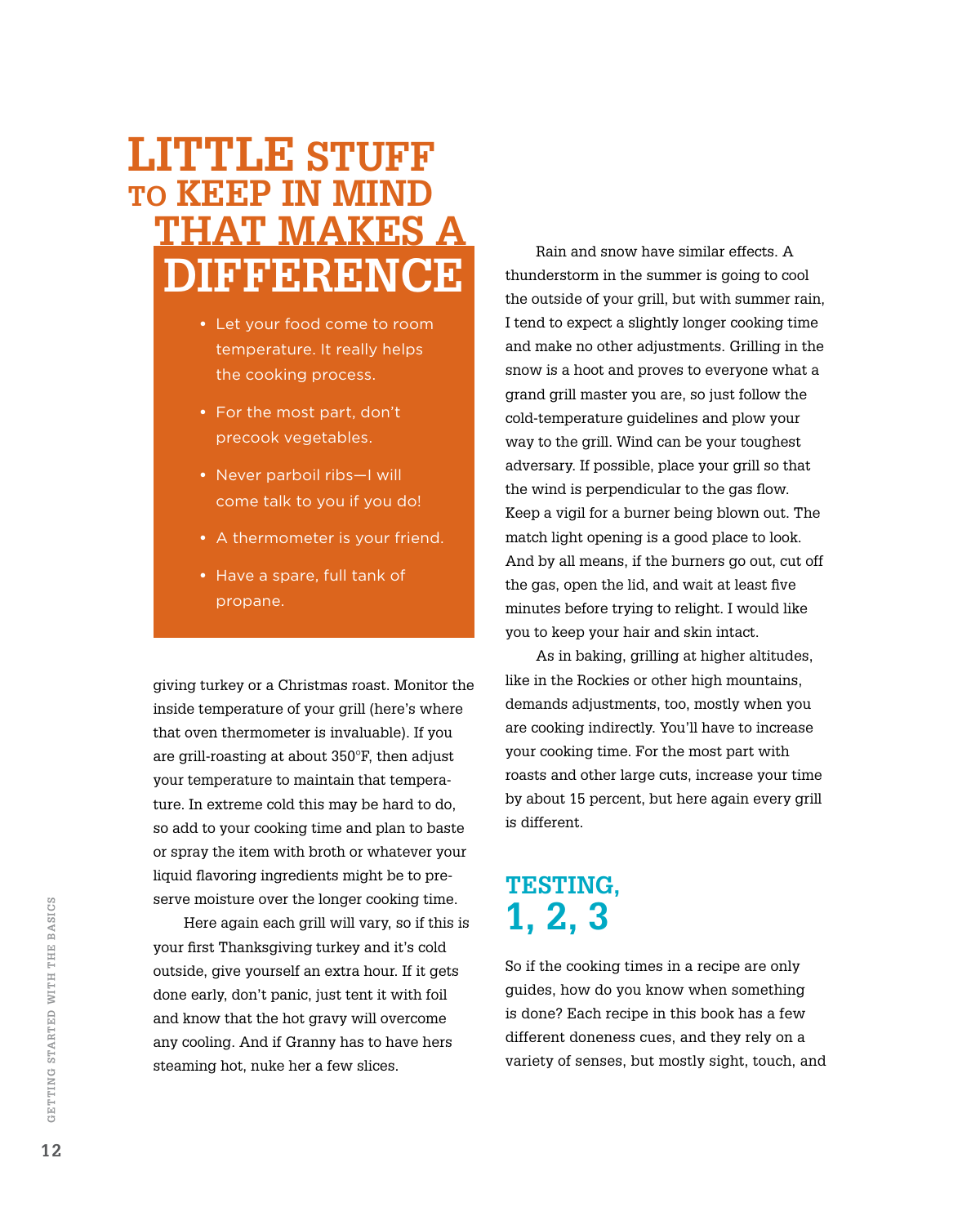smell: Is the food browned, or are the juices running clear? Does the food feel firm or still a bit soft? Are the aromas having their way with you?

Touch is the way most chefs determine doneness, at least with smaller cuts (bigger cuts will be more dependent on internal temperature). Invest in a couple of instant-read thermometers, and at least one probe type. Use their temperature readings to hone your skills by learning to match touch with temperature and you'll never have to do the sliceand-peek method to check doneness again. In all of the cooking classes I teach, one of the things I get the most feedback about is how wonderful these methods are and how quickly they can be learned. I most frequently use the cheek-nose-forehead method (see below).

While you're learning to gauge doneness, *always* err on the side of undercooked. I routinely tell students in my cooking classes, kitchen assistants, and neighbors that "it's

easier to put cook on than take cook off" meaning you can always cook something longer if it isn't done enough, but you can't make something less cooked. If you aren't sure the food is done to your liking, just take the food off the grill and reduce your grill's temperature. Let the food stand or rest for however long the recipe suggests, and then check it. If it isn't as done as you prefer, return it to the grill. The beauty of the gas grill is that you still have a good heat source to return the item to and finish the cooking. You are not really wasting gas—the grill is cleaning itself by burning off any particles of protein that have adhered, which will make the job of cleaning it faster the next time you cook. Just don't forget (as I have) to cut the gas off if you don't return the food to the grill to finish cooking. You'll be very disappointed and say something like @#%\*%# the next time you go to grill if your gas is gone by your own hand.

#### Face Method for Testing Doneness







Touch your cheek—rare Touch your nose—medium Touch your forehead—well-done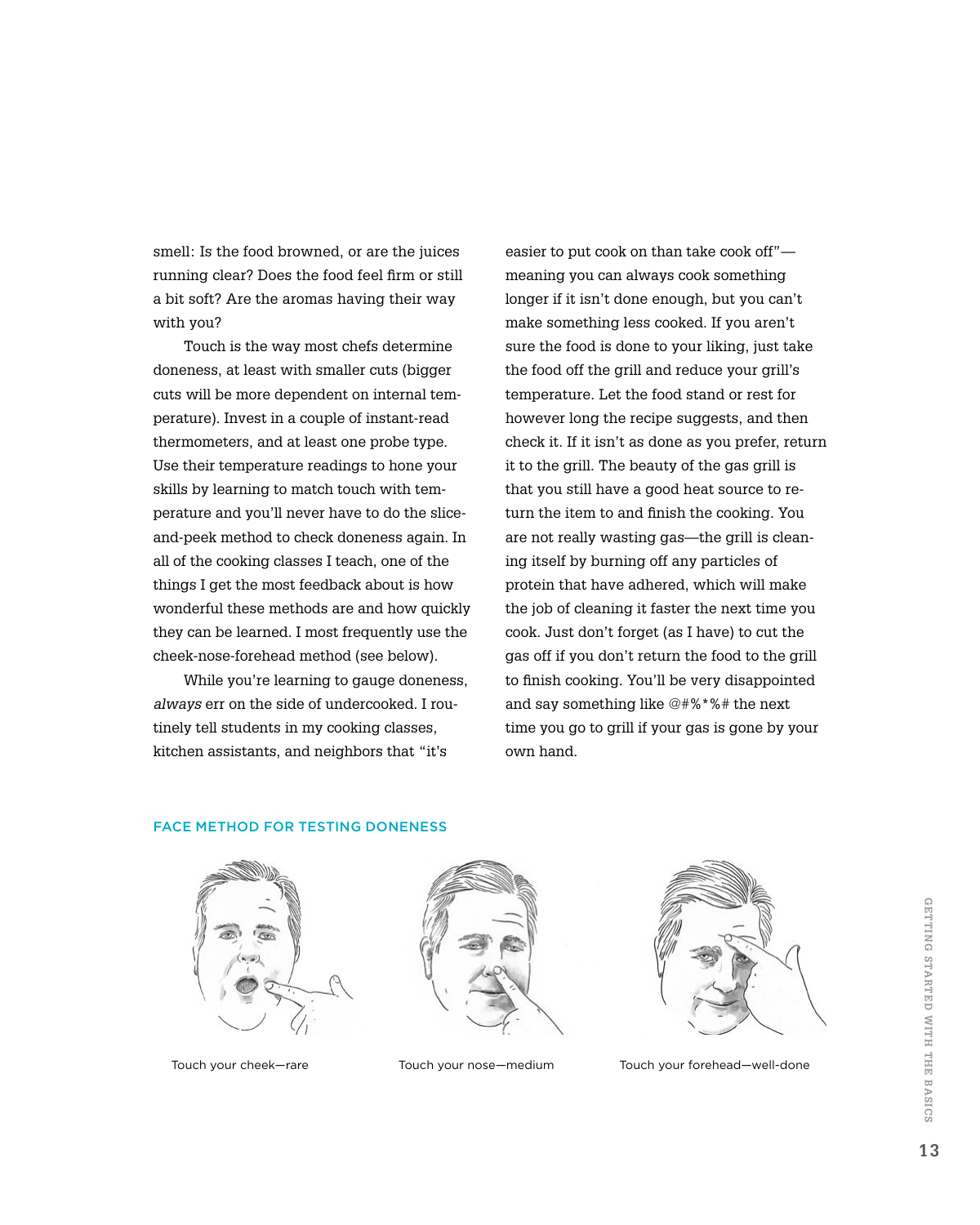### **Health grill for good**

There is a lot of talk about grilling and its health effects. Flare-ups are the main culprits. You don't want flare-ups anyway because they affect the taste of the food adversely. Flare-ups are caused by fat dripping onto the heat source. The chemical reaction could create carcinogens, but the American Cancer Society has not yet determined the levels that might put you at risk. Here's where the new gas grills with bars over the heat source are extremely helpful in negating flare-ups and making your experience safer.

### **A Few Words ON SAFETY**

I've said that grilling is fun, and it is. But nothing will put a damper on that fun like a trip to the emergency room, a call to the fire department, or a case of food poisoning. Keep these points in mind to stay safe, healthy, and home.

#### First the grill

Gas is explosive and flammable, and you'd be wise not to forget it. Read your grill's instructions thoroughly and follow them to the letter.

**•**  Make sure your grill is assembled properly.

- **•**  Keep your grill outside and away from overhangs. Never leave a lit grill alone for any length of time. Even when going low and slow, check on it occasionally.
- **•**  Never light a grill with the lid closed.
- **•**  Don't move a lit grill.
- **•**  Check for gas leaks routinely and every time you change a tank. It's very simple to do with a spray bottle filled with soapy water. A leak will create bubbles.
- **•**  Loose clothes and a gas grill is a bad idea.
- **•**  Watch the kids.
- **•** Transport propane tanks in an upright fashion and store them outside, but not in an area where the temperature will reach 125°F.
- **•**  If a burner doesn't light, cut everything off including the tank, open the lid, and wait at least five minutes before trying again. If it still doesn't light, check your owner's manual for how to clear a blockage.
- **•**  Follow your owner's manual for scheduled maintenance and do it.
- **•**  Last but not least, if you smell gas, there's a problem. Shut everything down. If you still smell gas, call your friendly fire department.

#### Now the food

Most, but not all, foodborne illness is caused by not handling food properly, and most often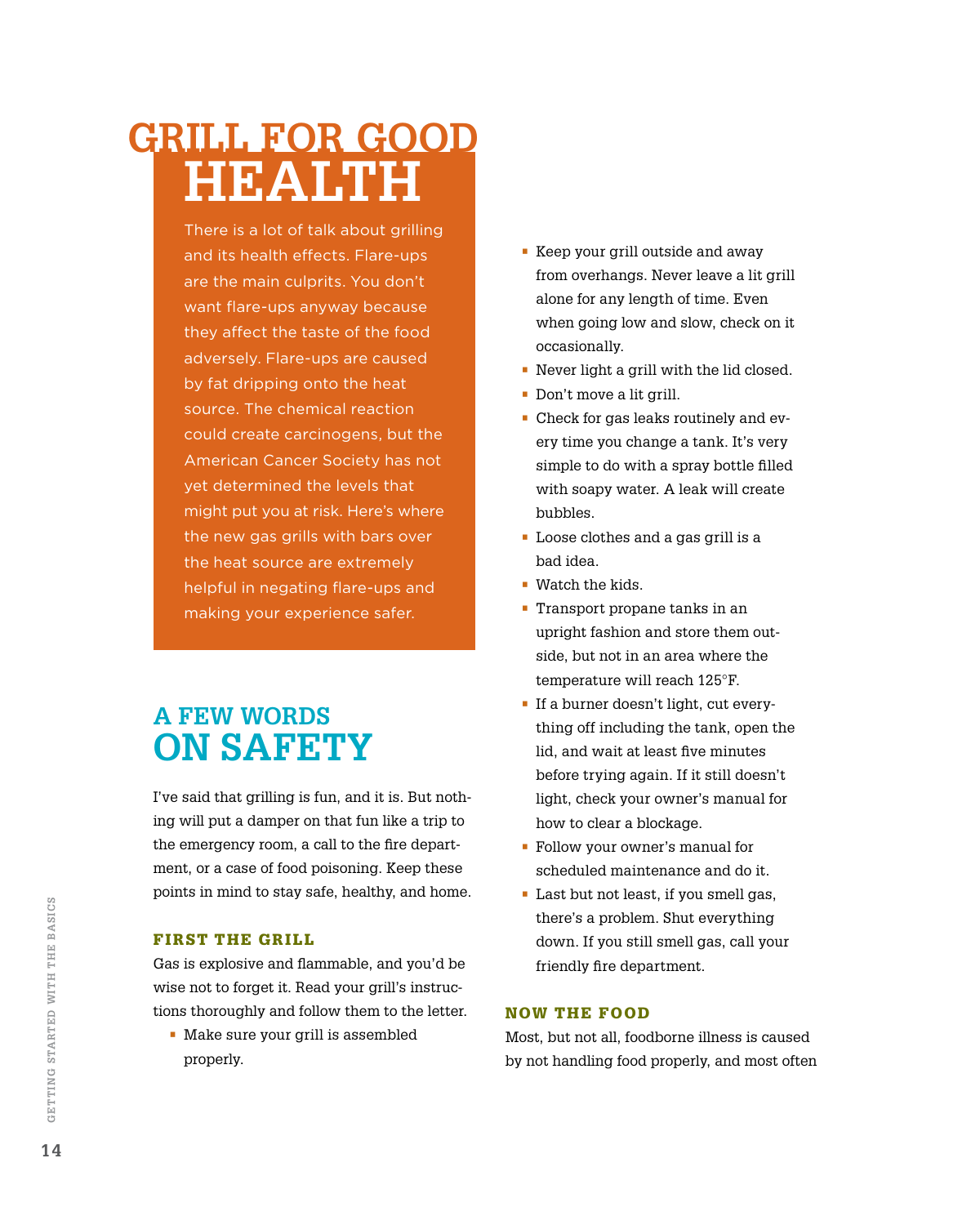### **smoking with the good stuff: Smoking Woods**

| <b>WOOD TYPE</b>                                     | <b>BASIC CHARACTERISTICS</b>                                                    | <b>GOOD WITH</b>                                       |
|------------------------------------------------------|---------------------------------------------------------------------------------|--------------------------------------------------------|
| <b>HICKORY</b>                                       | Bacon-like, smoky                                                               | Most anything but fish                                 |
| <b>MESQUITE</b>                                      | Pungent, but sweet; however, burns<br>hot so take that into account             | Made for beef and lamb, but good<br>with veggies       |
| OAK                                                  | Mellow and is the traditional<br>mix with hickory for barbecue<br>of all types  | Brisket, pork shoulder, pork of<br>all types           |
| <b>APPLE</b>                                         | The darling of the barbecue<br>circuit-mild, sweet, dense smoke;<br>my favorite | Pork; all poultry, especially duck<br>and turkey       |
| <b>CHERRY</b>                                        | Mild and sweet                                                                  | Duck, other poultry, pork                              |
| <b>ALDER</b>                                         | Light and delicate                                                              | Great with salmon and most all<br>seafood; veggies too |
| <b>PECAN</b>                                         | Strong and nutty; burns very cool,<br>which makes it great for low heat         | Wild game, pork, chicken                               |
| <b>PEAR/PEACH</b>                                    | Woodsy and sweet, but rich                                                      | Poultry, pork, fish                                    |
| <b>GRAPEVINES</b>                                    | Mild and easy; great for<br>quick-cooking foods                                 | Small poultry, pork, turkey parts                      |
| <b>WINE BARREL</b><br><b>PIECES</b><br>(WHISKEY TOO) | Fun and different; oak and wine<br>nuances                                      | Beef and poultry                                       |

those foods are protein based. Raw chicken, for example, is the source of a lot more food poisoning than raw broccoli. Keep these tips in mind to lessen the risk of making your friends, your family, or yourself sick.

- **•**  Wash your hands often in hot, soapy water.
- **•**  When I mention room temperature, the range is 65°F to 72°F, but remember that bacteria grows most rapidly between 40°F and 120°F. Minimize

the time that food spends out of the refrigerator or off the grill.

- **•** Defrost foods in the refrigerator. Protein-based foods can be at room temperature for about 2 hours—and that's combined before and after cooking, not two hours before and two hours after—before it becomes potentially unsafe.
- **•**  Cross-contamination is real and can ruin your day. Keep tongs, cutting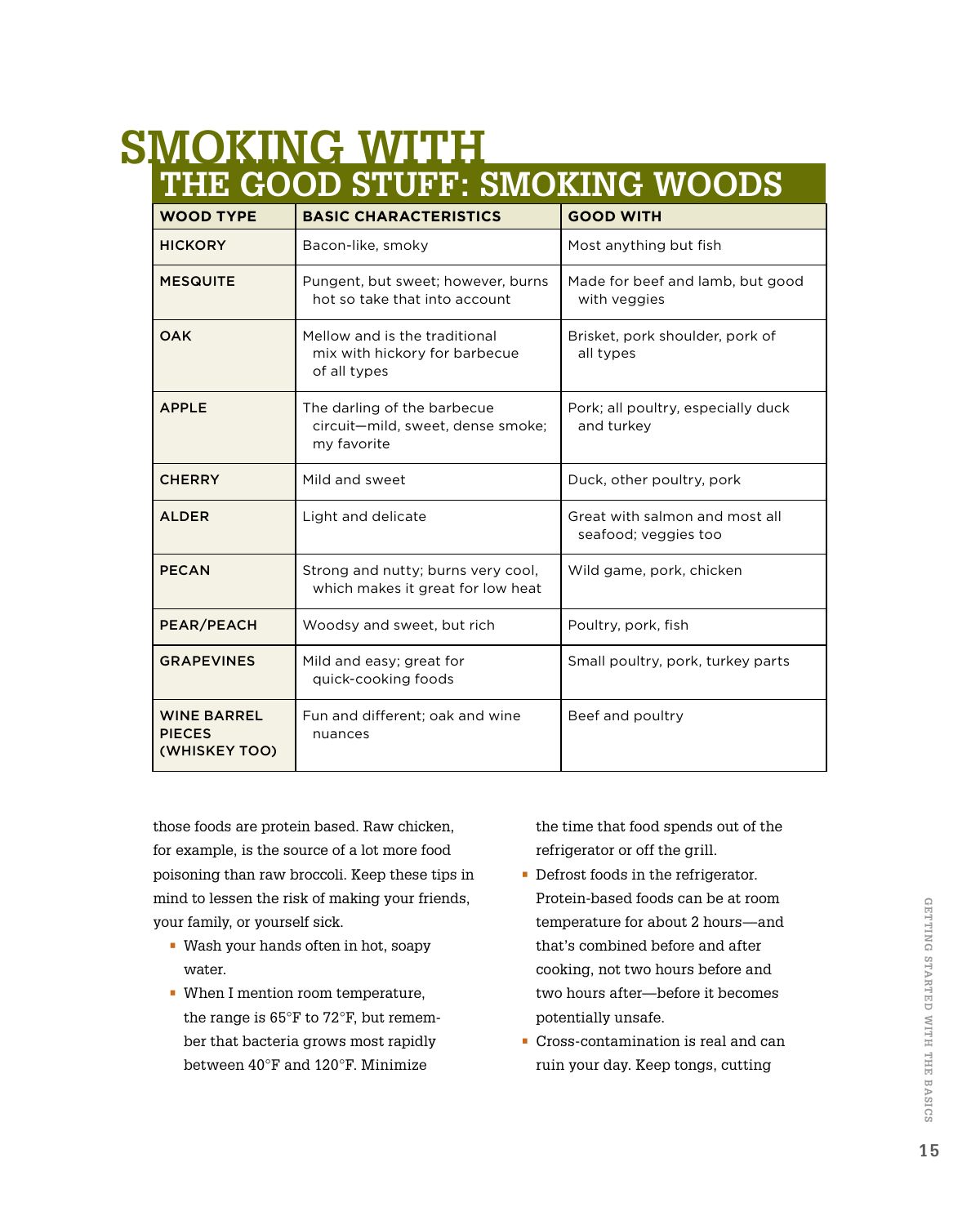boards, platters, and anything else that touches raw food away from cooked food. Wash everything that has been in contact with raw stuff in hot, soapy water.

- **•**  If reusing a marinade as a sauce or basting medium, place it in a pot over high heat and bring to a boil. Boil for *at least* a full minute (some experts recommend boiling for three minutes, others for up to five minutes). Start timing when a full boil is reached—and a full boil is one that does not go down when stirred.
- **•**  Divide a sauce that will be used for basting and for passing at the table before it comes into contact with raw or partially cooked foods. You can also bring the sauce that was used for basting to a boil like a marinade, but sometimes it radically changes the flavor, especially with cooked sauces, so I would rather divide.
- **•**  Get a clean spatula or platter for the cooked food rather than reuse the one that touched the raw. Why risk it?

### **Adding Flavor with Smoke**

What was once a disappointing aspect of gas grilling was the lack of a wood flavor. Most folks don't understand that charcoal adds such a tiny bit of smoke flavor that it has to be

enhanced as well, so don't let the "charcoal snob" bully you. Grills have improved to the point that I regularly use wood for adding a bit or a lot of flavor. Many recipes in this book use wood chips, and you can certainly add this dimension to most any recipe.

Originally, charcoal was actual wood that had been burned to embers, and good barbecue joints still use this today. Charcoal as we know it, however, was Henry Ford's idea. Most of what you buy as briquettes is compressed charred wood and coal mixed with cornstarch and other chemicals. Lump hardwood is more about charred wood without fillers, and it is a much better product.

The type of wood you use to create the smoke can have a profound effect on the flavor of the food you're cooking. The box on p. 15 explains the basic characteristics of the flavors that different woods impart and offers suggestions about which foods they complement best.

If your grill is equipped with a smoke drawer or box, especially with its own burner, you're good to go. Follow the guidelines in your owner's manual. Otherwise, there are many post-purchase cast-iron smoke boxes in stores and while they are nice, they certainly aren't necessary. I used the following method for years (the same general guidelines apply for using a smoke box):

1. Soak your wood chips or chunks for at least 30 minutes. They can soak in water, or in beer, wine, or fruit juices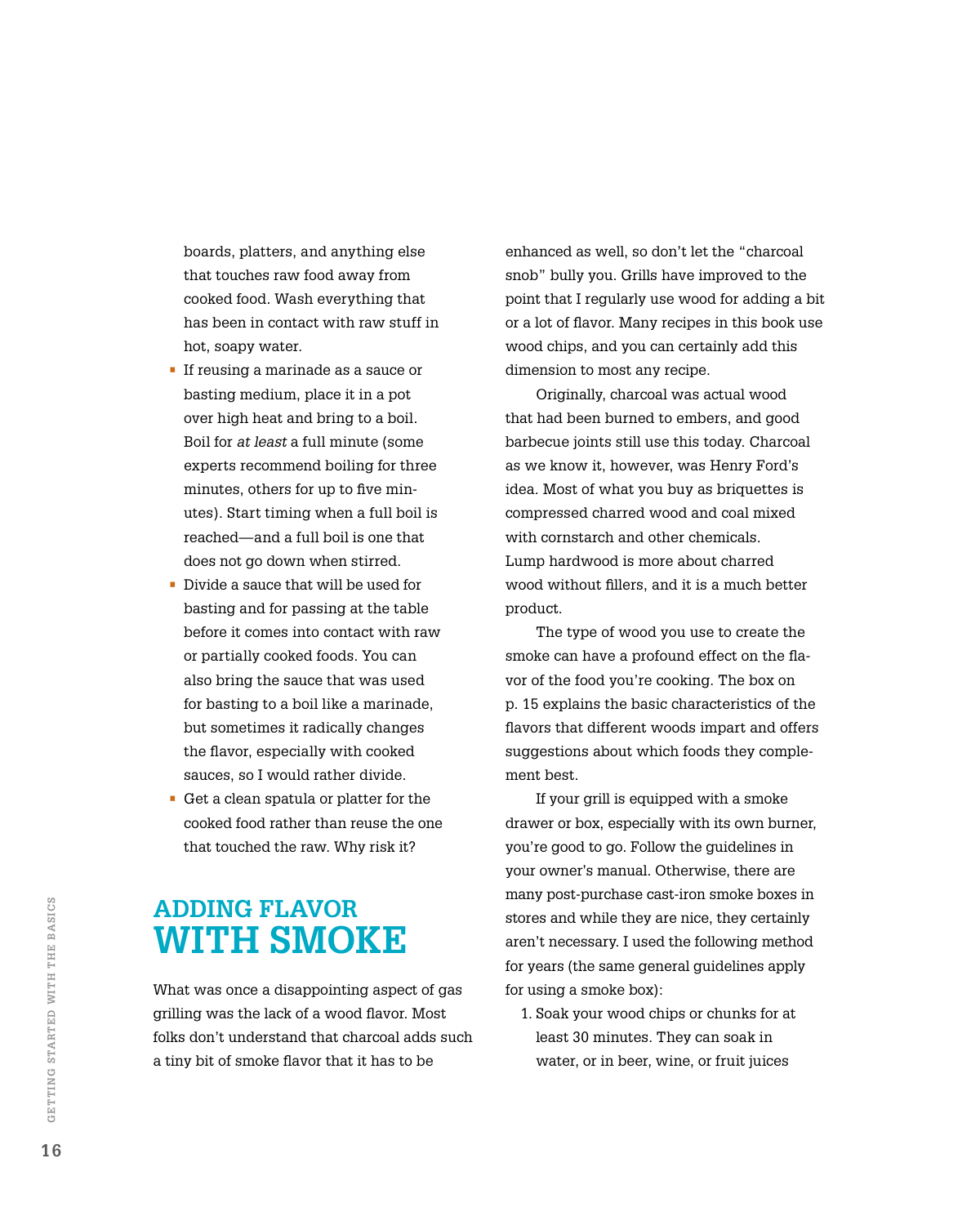# **guidelines smoking**

- Start with a small amount for smoke until you learn your grill and your tolerance for the smoke flavor. Remember, more is not always better. Smoke is a seasoning, just like salt.
- Experiment with different woods—and different combinations of woods— to see which you prefer with which proteins. I like a mix of hickory, oak, and apple, which gives a smoky, sweet, and rich flavor.
- For more information, check out my website at www.barbecue-nation.com.

for an extra zip. I usually start with 2 to 3 cups of wood chips or several pieces of wood chunks.

- 2. Take a small disposable aluminum drip pan and place the drained chips inside. Cover tightly with foil, and then poke a few holes in the foil.
- 3. Before you preheat the grill, place this packet under your cooking grate, directly on the angled metal plates covering your burners, or on the lava rocks or ceramic briquettes, in what is generally the hottest spot on the grill. Leave it there during the heating process.
- 4. It really helps to have a pan of liquid in the grill when smoking. Smoking can dry food out, so some steam keeps thing moist. It can be water, beer, fruit juice, or any liquid used in the recipe. Keep the liquid in the pan for most of the cooking process (it's okay if it evaporates toward the end of the cooking time). Place the pan over the indirect-heat portion of the grill.
- 5. Don't start cooking until the chips have begun to smolder and smoke is present.

It has been my experience that chips will only smoke for 20 to 25 minutes, which for most indirect cooking is perfect for that smoke-kissed flavor. You can add another packet of chips if you wish, but know that every time you lift the grill's lid you are losing heat and extending the cooking time.

But what about cooking low and slow barbecue? If you are under the impression that most barbecue joints smoke food throughout the whole cooking process, get over it. Yes, there are still those that do, and there are commercial smokers that assist in this process. However, a good pit master knows that too much smoke will yield a food that tastes like a charred piece of wood, or as fellow grill master Elizabeth Karmel says, "the way an ashtray smells." Proteins tend to absorb their best smoke flavor within the first two hours. For most gas grillers, any more is a waste and you are working way too hard. If you plan to do a lot of "barbecue" cooking, I urge you to look at a grill with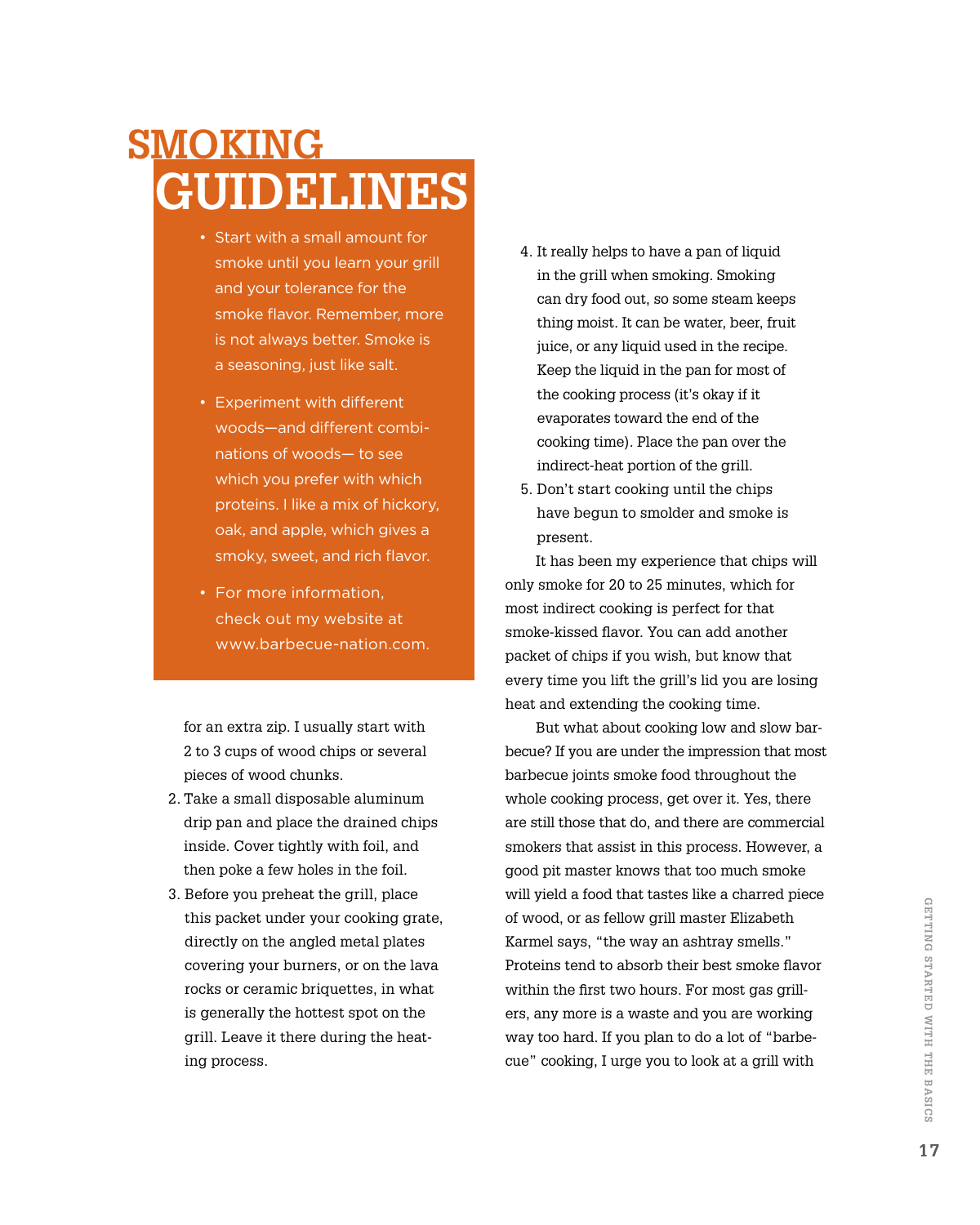# **tips quick cleaning**

- Use the heat of the grill to burn off food residue, and then remove it with your grill brush. Also knock off debris on the bars that cover the burners. Never use chemical solutions on either bars or burners.
- Remember to empty and clean your grease pan. It will prevent grease fires and keep critters from sniffing around your grill. Wash it with warm, soapy water.
- Once a year, clean your burners as suggested by your owner's manual.
- Clean the cooking box and inside the lid while warm with hot, soapy water. Use a scrub pad if needed.
- Wipe the outside surface occasionally. If your grill is stainless steel, use a product made for stainless.

built-in smoking capabilities. These grills know how to play the game to get perfect flavor.

Here's a trick I learned from my neighbor Robin Thomas. He soaks wood chips or chunks and places them right on the cooking grate, over the hot spot on his grill, and then preheats it. By the time his grill is heated, he's got smoke. This method is quick and easy and allows you to add chips as necessary without much effort. I use this method when quickcooking items over direct heat and with foods that take an hour or less with indirect. Experiment with this method. You'll be surprised.

One of the most important things to do when smoking and cooking indirectly with low temperatures is to keep a pan of liquid in the cooking chamber. The dampness it creates makes the smoke more effective and helps to prevent the meat from drying out.

Remember too that "planking" is a form of smoking. Cedar planks are the norm, but there are hickory planks, and they are great with pork and beef. Cherry and maple play well with chicken, so add these to your grilling repertoire. (See the sidebar on p. 191 for more information about cooking with planks.)

And don't think it's "sissy" to wrap your hunk of meat in foil to finish cooking. What you are doing is using a "Texas Crutch." More great pit masters than you would ever imagine use this method. Wrap the meat in foil after it has had some time to absorb some smoke usually an hour is good—then place the wrapped food back over the indirect heat of your grill or even in a heated oven. Your results will be stunning. Try Jean Lynn's Beef Brisket, by Way of Kansas City (p. 56) for the ultimate proof.

GETTING STARTED WITH THE BASICS **Getting started with the basics**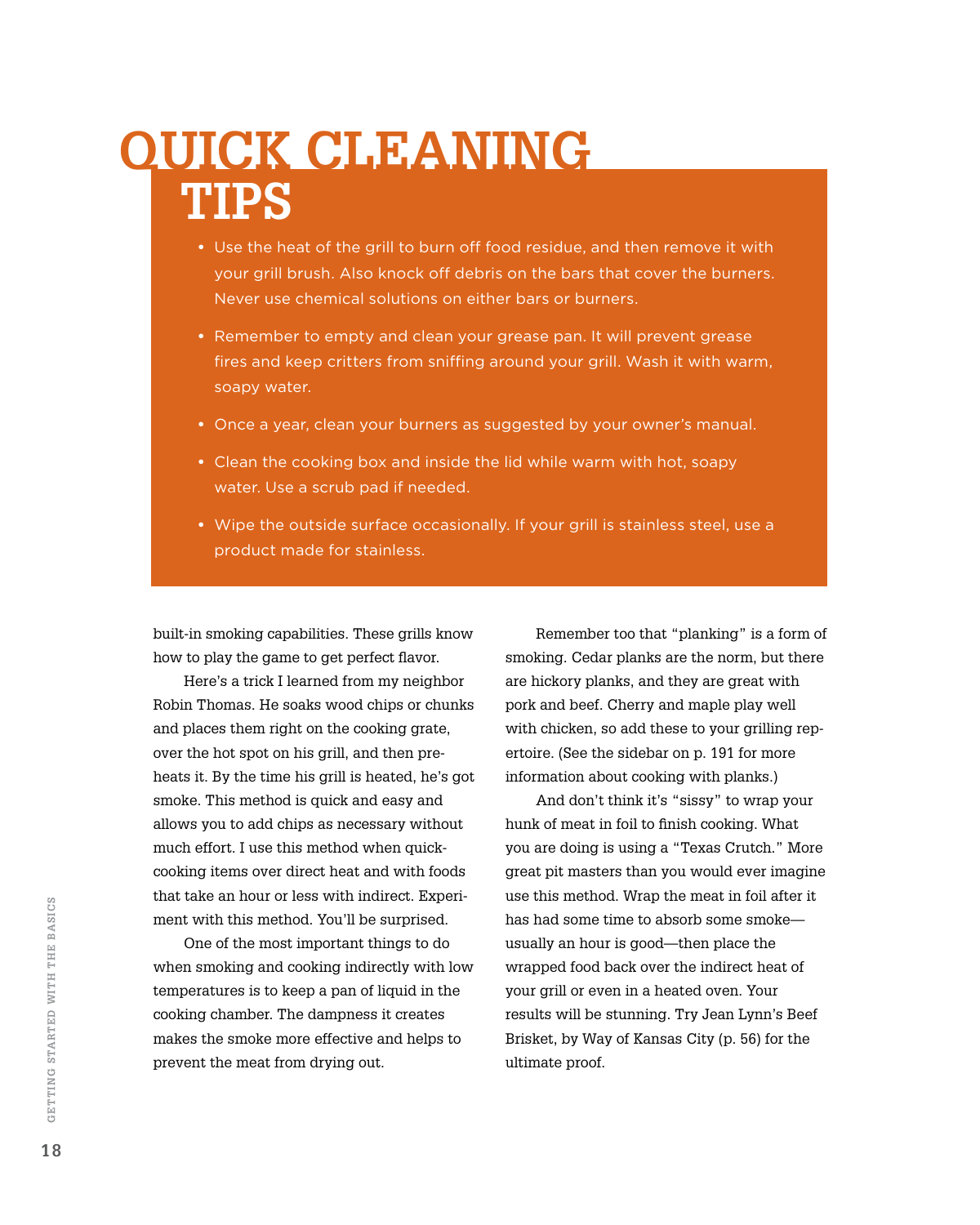### **Rotisserie Cooking**

For centuries, humans have been cooking foods on a spit. It's funny to me that what is old is new again. A rotisserie allows you to grill food on a rotating rod with indirect heat below or beside the food. Using a rotisserie creates an incredibly moist and very evenly browned food.

If you can balance a food on a spit, you can cook it on a rotisserie. What happens during rotisserie cooking is that the protein bastes itself. As the meat turns, the melting external fat bathes the meat, keeping it moist. The method is best used on turkey, duck, chicken and other whole poultry, roasts of all types, and ribs. I love cooking whole duck and other fatty birds this way, as well as lean beef roasts. Wrapping meat (or larding) with bacon adds volumes to lean cuts of any type.

Whether your grill came with a rotisserie unit or not, most gas grills can easily accommodate a post-purchase one. Follow your rotisserie's directions for securing the meat and operating the unit. Heat your grill with all burners on high, including the rotisserie burner if your grill is equipped with one. Place the spit in the unit and the rotisserie cut out on the grill. If you have a rotisserie burner, leave it on, and set a couple of burners for indirect cooking and adjusted to low heat. If your grill doesn't have a rotisserie burner, set the burners for indirect cooking over medium heat. Remove any racks that would interfere

with the rotation, place a drip pan under the meat to catch the fat as it melts, close the lid, and turn on the rotisserie motor. You can pretty much forget it at this point.

Any food that can be placed on a spit or recipe that uses a spit can be converted to this style of cooking, simply by following the direction in the previous paragraph. Also know that any rotisserie recipe can be cooked over indirect heat. The cooking time and temperature are almost exactly the same.

### **WHAT'S IN the Pantry?**

Besides techniques, the ingredients you choose can affect flavor—sometimes profoundly. This section includes products I like and used in developing and testing these recipes, as well as some suggestions for your pantry. Pick and choose, but try to have a variety of each type on hand so you can experience, for example, how different vinegars or sweeteners can affect the taste of each dish. For more suggestions and ideas for flavoring your foods, see Chapter 10.

- **Kosher salt.** preferably Morton®, and gray sea salt. I like the feel and the melt of Morton kosher, but I use a fair amount of gray sea salt since it doesn't seem to affect blood pressure so much.
- **Black pepper.** freshly ground from a pepper mill. Adds volumes of flavor.
- **Good oils.** Have an olive oil (no need to use extra-virgin in most grilling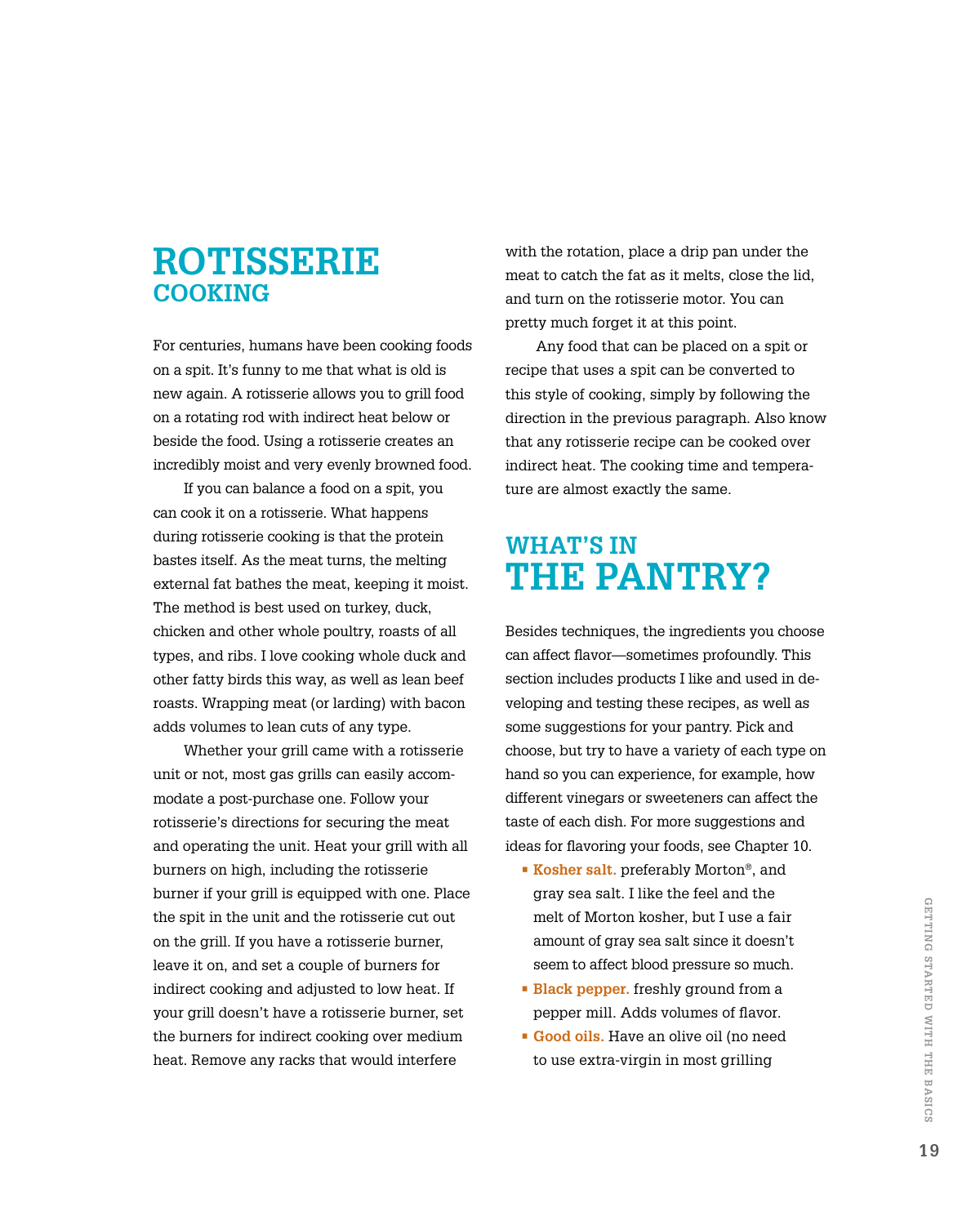recipes) and a canola or other neutral oil (because peanut allergies are increasingly common, you may wish to avoid peanut oil). A little truffle oil is nice for finishing a simply grilled food.

- **Composed (or compound) butters.** Make and freeze some to have on hand. Only buy unsalted butter—that way you control the seasoning.
- **Hot pepper sauces.** I use Texas Pete®, FRANK'S® RedHot®, and Tabasco®. All are excellent. Also keep an Asian hot sauce like sriracha.
- **Duke's**® **Mayonnaise.** If you can't find it in your area, try a southern-food website, or pick a mayonnaise that has little or no sugar. But, and this is a big but: If you are making your grandmother's recipe and she always used Hellmann's®, then you must use Hellmann's too. It's part of the flavor profile and the dish just won't taste "right" with anything else.
- **Sweeteners.** Brown sugar, honey, molasses, Splenda®, Sugar in the Raw®, maple sugar and syrup, and plain old granulated sugar.
- **Bourbon,** for the food and the cook.
- **Ketchup.** I really like the flavor of organic ketchups, Hunt's® regular ketchup, and Dickinson's®, a specialty ketchup from J.M. Smucker.
- **Tamari** instead of soy sauce. Better tasting and lower sodium. Think of it as premium soy sauce.
- **Worcestershire sauce.** Try the homemade recipe on p. 300. Many gourmet brands are excellent as well, and Lea & Perrins® is pretty good, too.
- **Apple cider** and **distilled white vinegar.**
- **Mustards**. Yellow American-style mustard, Gulden's® Brown, and Grey Poupon® or Maille® Dijon-style mustard, both grainy and smooth. I use only Colman's® Dry Mustard.
- An emergency bottled **barbecue sauce**. I use Bone Suckin' Sauce and Bull's-Eye™ when I don't have time to make my own.
- Fresh, I repeat fresh, **spices and herbs.** If they are older than six months they need to be thrown out. Within this group have a few pure chile powders, especially chipotle; smoked paprika; granulated garlic and onion; and a locally produced barbecue rub to have for emergencies (or order one from a barbecue house like Neely's or the Barbecue Shop in Memphis, Tennessee, or Magic Dust from Mike Mills's 17th Street Bar and Grill in Murphysboro, Illinois, for when you are short on time). Ground coriander and cumin mixed in equal parts is great for seafood. Crushed red chile flakes are also an important part of your spice rack.
- **Fruit preserves.** Jellies like red currant, guava, plum, and hot pepper;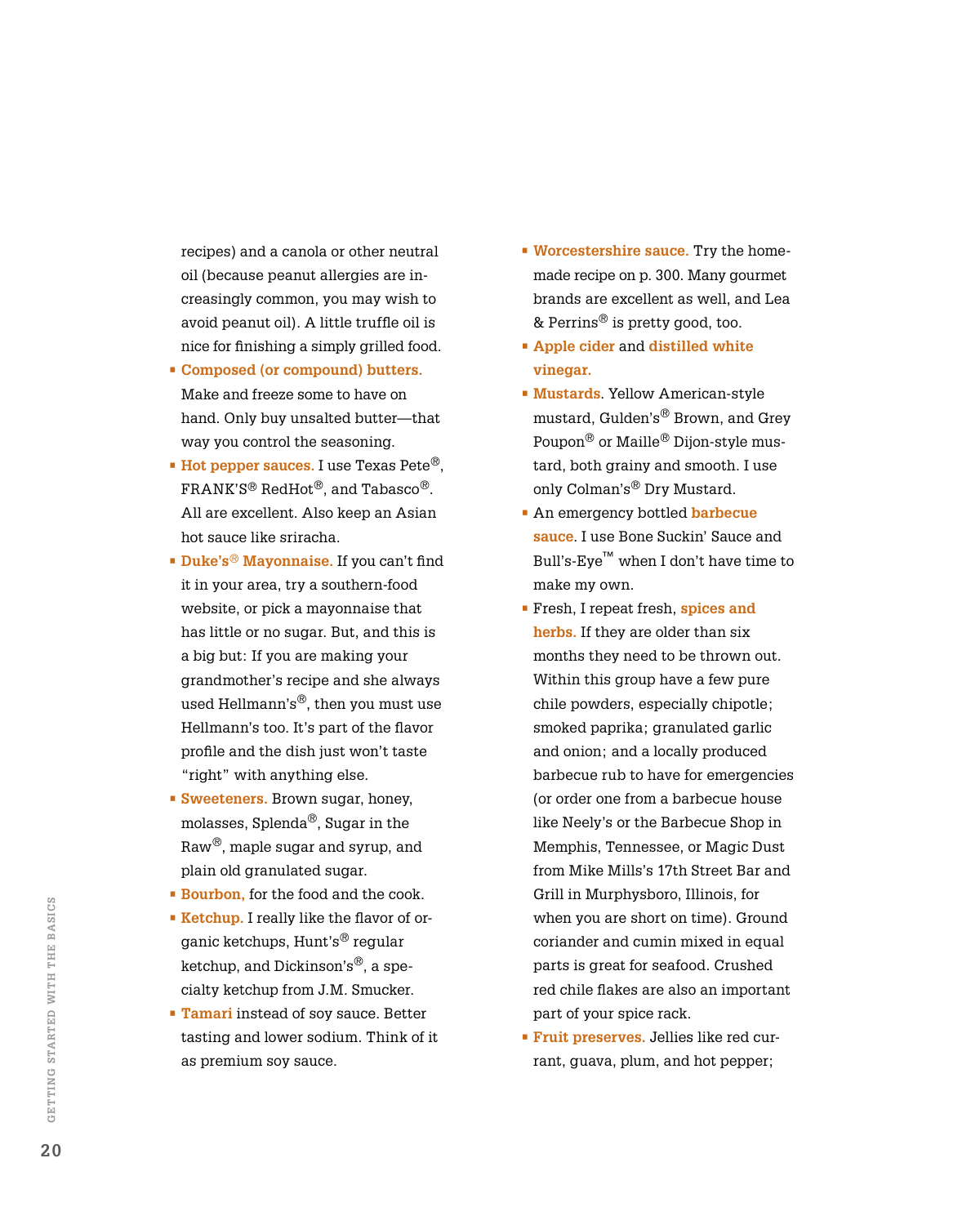# **successful grilling the top 10 keys to**

- Be patient and let your grill preheat fully.
- Keep your cooking grate clean.
- Oil the cooking grate each time you cook, and brush or spray oil on your food, especially fish, and sticking becomes a thing of the past. Oil also transfers heat quickly.
- Understand direct and indirect and when to use each or a combination.
- Always cook with the lid down.
- Shoot for caramelized, not blackened.
- Don't baste with sauces that include sugar until the end of the cooking time. That includes ketchup-based sauces.
- Turn food only once if at all possible.
- Use a thermometer for both grill temperature and internal food temperature (at least until you have mastered the "touch" method for doneness).
- Most of all, enjoy the process, and reap the rewards and praise.

peach preserves; and orange marmalade make for quick glazes and sauces. Smucker's®, Dickinson's®, and Braswell's<sup>®</sup> are my choices.

- Prepared **horseradish and wasabi** in a tube—forget the powder.
- Wickles™, the best damn **pickle** you'll ever eat.
- **Bacon,** preferably apple-wood smoked.
- Lots of **onions,** yellow and sweet; fresh **garlic;** and **shallots.**
- **Citrus fruit,** especially lemons, limes, and oranges.
- Wish-Bone® or Good Seasons® Italian salad dressing for **emergency marinades.**
- **Red and white wine and sherry.** Box wines have gotten so much better that I keep one red and one white just for cooking. The wine stays fresher in the box than in a bottle. Remember, it must be drinkable. Vermouth is also nice to have on hand for a variety of reasons, but mainly because it can double for white wine, and martinis are good when having a cookout.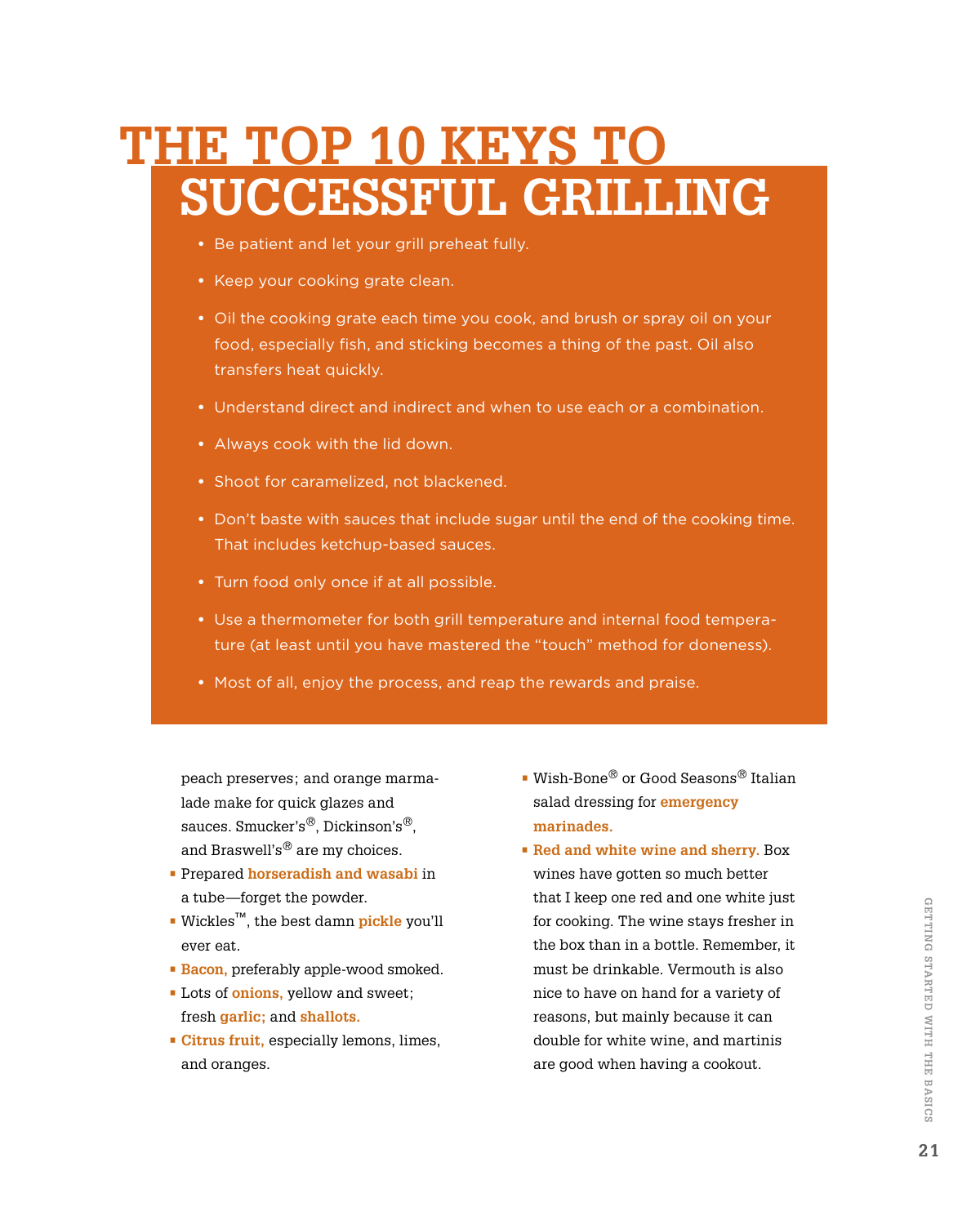### **The Simplest and Best-Tasting London Broil in the World**

#### **Serves 4 to 6 Direct heat**

- One 3- to 3<sup>1</sup>/<sub>2</sub>-pound flank steak **or thick sirloin tip (sometimes labeled London broil)**
- **One 16-ounce bottle Wish-Bone Italian dressing**
- **2 tablespoons dry sherry, such as oloroso**
- **1 teaspoon Worcestershire sauce**
- **1 Granny Smith apple, cut into thin slices**

#### **in the kitchen**

Two of my favorite cuts of beef are flank steak and brisket. They're not as tender as filet mignon, but they have 10 times the flavor. They can also be ruined with sloppy knife work. Cuts of beef that are not inherently tender need to be cut against the grain of the muscle fibers. By doing this, you shorten the length of that grain and make the meat more palatable to chew. Since the grain can sometimes be difficult to see, a good rule of thumb is to slice vertically across the length of the meat.

Not everything has to be complicated or expensive to be over-the-top delicious, and here's a perfect example. London broil, as it is so labeled in many grocery stores today, is not a cut of meat. It refers to flank steak or sirloin tip that should always be marinated, cooked quickly, and thinly sliced. This recipe may look a little pedestrian to you, but don't knock it until you've tried it. This is a showy dish for a tailgate.

1. Cut shallow diagonal slits on one side of the steak. This will help it absorb the marinade better.

2. Combine the dressing, sherry, Worcestershire, and apple slices in a large zip-top bag. Add the beef, close the bag, and squish the marinade around the meat. Put in the refrigerator and marinate for at least 24 hours; 48 is better, and you can go for as long as 3 days.

3. Oil the grill racks. Preheat your grill using all burners set on high and with the lid closed for 10 to 12 minutes.

4. Remove the meat from the bag and discard the marinade and apples. Pat the meat dry with paper towels. Place on the grill, close the lid, and cook for 7 or 8 minutes. Turn, cover the grill again, and cook for an additional 8 minutes, or until the steak gives slightly to the touch and is about 140°F on an instant-read thermometer. Remove from the grill and let rest for 5 minutes. Slice very thinly across the grain and serve with any accumulated juices.

**BEEF**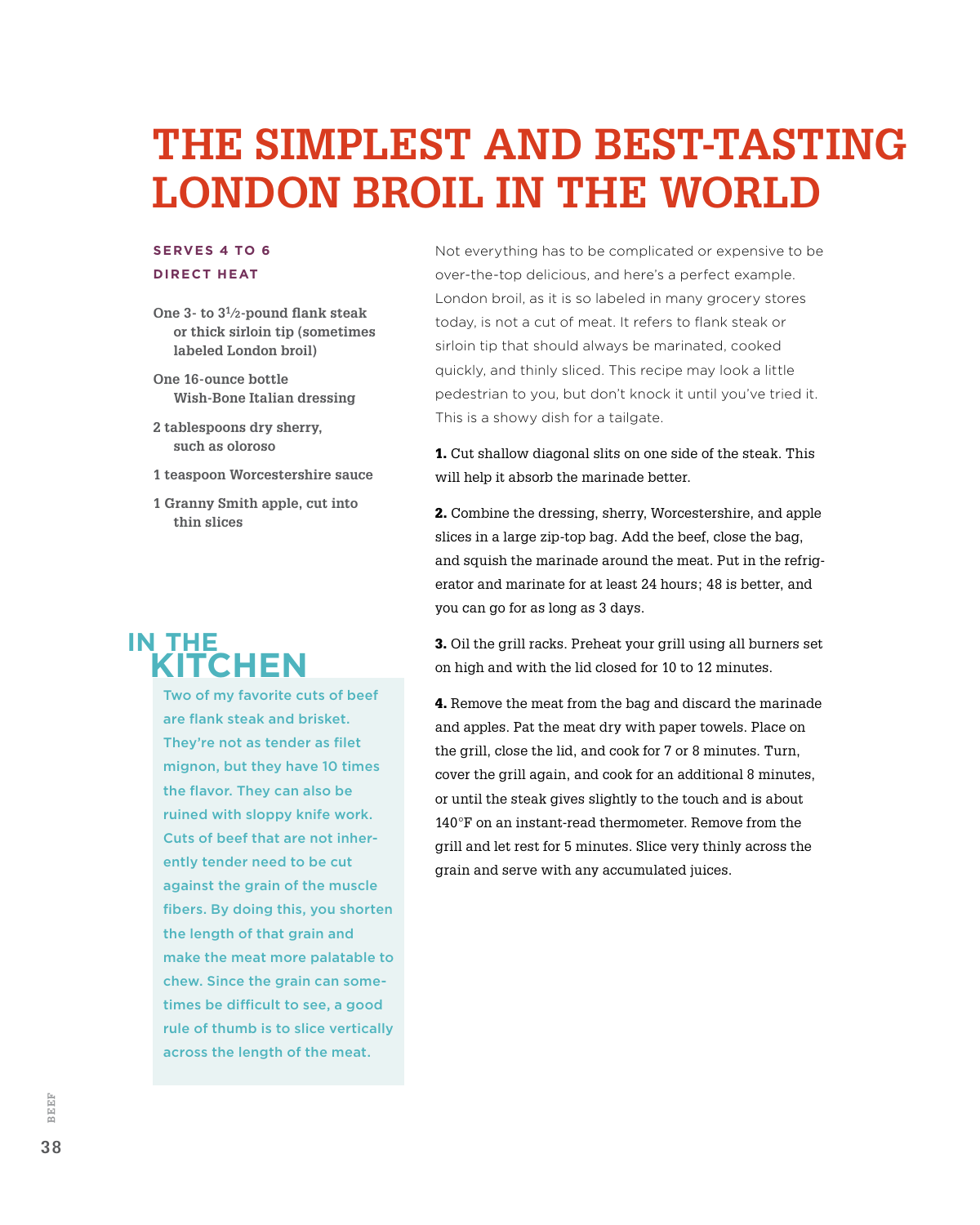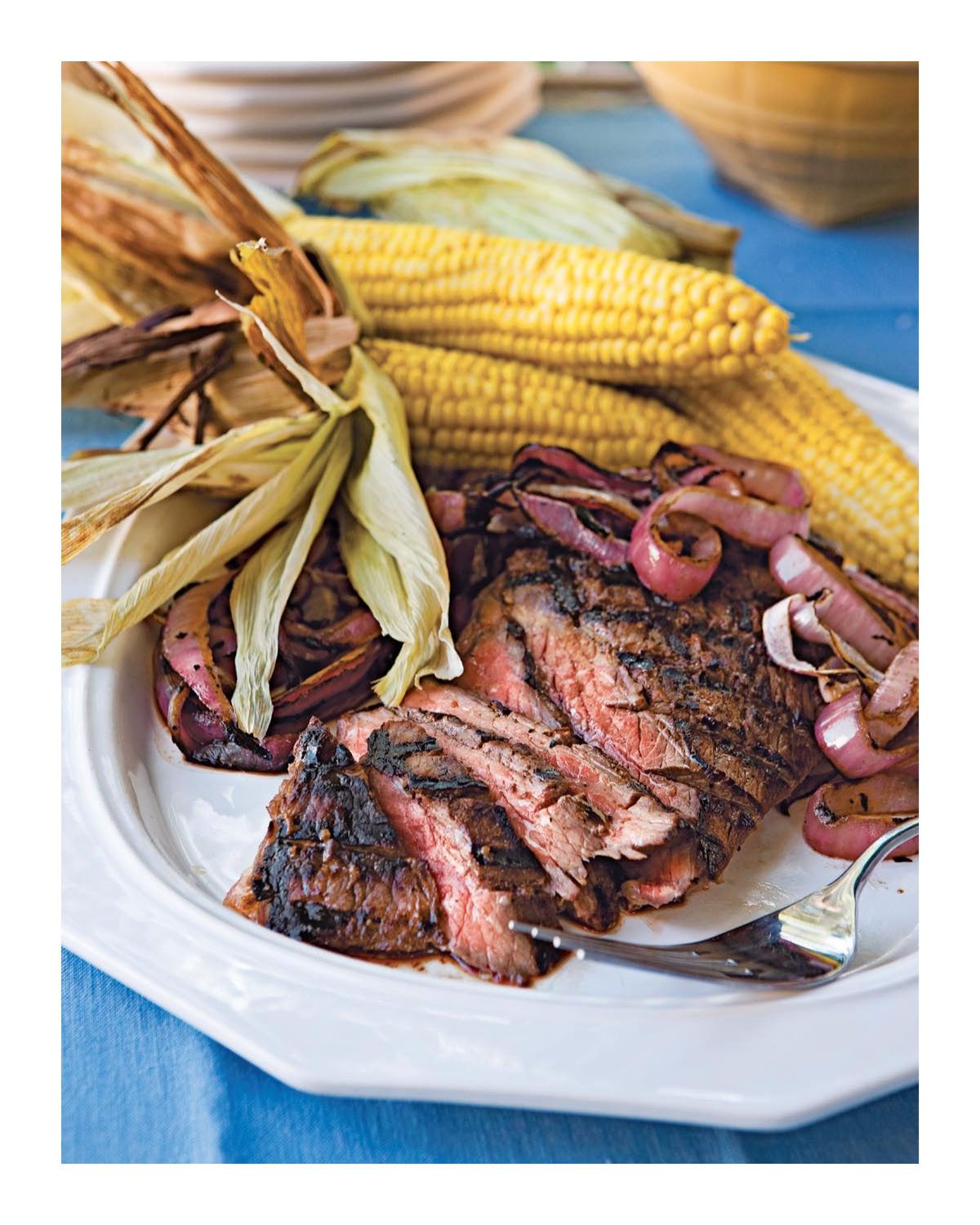# **Hickory-Smoked Bourbon Turkey**

#### **Serves 12 to 14 Indirect heat**

**One 12-pound fresh turkey**

**8 cups water**

**2 cups pure maple syrup** 

**1 cup bourbon** 

**1⁄2 cup plus 1 tablespoon kosher salt**

**1 tablespoon pickling spice**

**1 large carrot, peeled and halved crosswise**

**1 rib celery, halved crosswise**

**1 medium onion, peeled and halved**

**1 lemon**

**2 teaspoons freshly ground black pepper**

**Hickory wood chips, soaked in water for 1 hour**

This turkey gets smoked. Yeah, the low and slow way to magnificent results. Armed with a brine and hickory chips, a plain-Jane turkey turns into outdoor cooking nirvana. If bourbon is not your thing, cut back by half or cut it out entirely, replacing it with another cup of water. You can buy specially designed turkey brining bags, but it's just as easy to use turkey oven-cooking bags for brining. Plan ahead for the 6-hour cooking time.

1. Remove the giblets and neck from the turkey; reserve for other uses, if desired. Rinse the turkey thoroughly with cold water and pat dry.

2. To make the brine, a large stockpot is usually a good container. Pour in the water, maple syrup, bourbon, 1⁄2 cup of the salt, and pickling spice. Place your turkey in a brining bag and pour the brine over the bird. The turkey needs to be completely submerged, so add additional water if needed. Close the bag tightly; like to put it in another bag just for insurance. Put in the refrigerator for at least 24 hours, but no more than 36 hours or the brine will begin to make the meat mushy.

3. Oil the grill racks. Preheat your grill using all burners set on high and with the lid closed for 10 to 12 minutes.

4. When the grill is hot, cut off the center or back burner and adjust the heat to medium-low.

5. Remove the turkey from the brine, discarding the water mixture. Pat dry inside and out and set it on a baking sheet. Stuff the cavity with the carrot, celery, and onion. Slice the lemon in half and squeeze the juice over the turkey, then place the rinds in the cavity. Season the turkey with the remaining 1 tablespoon salt and the pepper, rubbing it into the skin. Fold the wings under and tie the legs together with kitchen twine.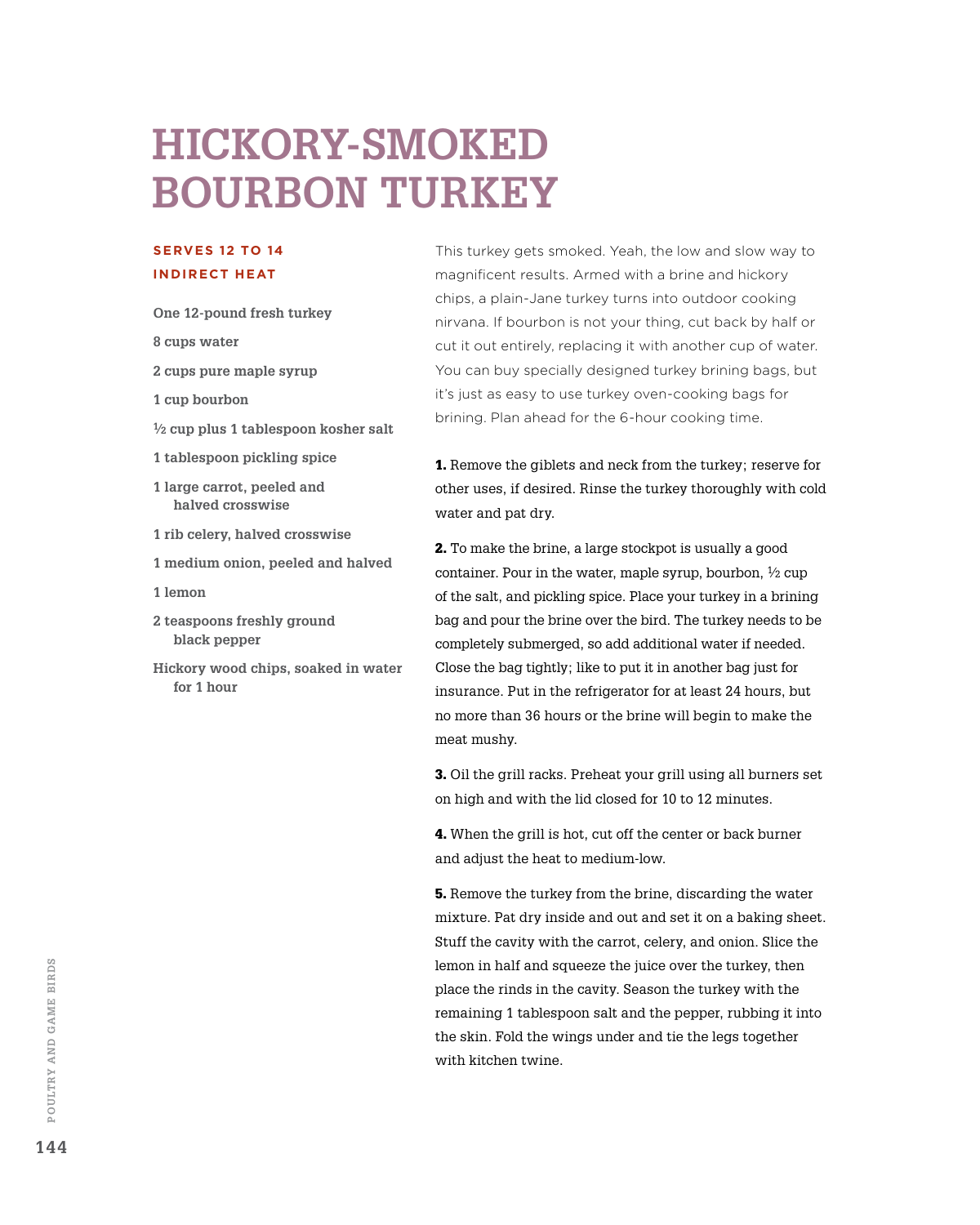6. Drain the wood chips and place in a smoker box (follow your manufacturer's instructions) if your grill is so equipped. If not, see pp. 16–17 for directions on making a wood-chip packet. Place a small disposable pan on the grill and fill halfway with water. Place the turkey on the grill, close the lid, and be patient. The turkey will need to cook and smoke for about 6 hours, or until a meat thermometer registers 170°F when inserted into the thickest part of the thigh or the juices run clear when nicked with a knife. During this time you will need to add additional water and wood chips. Wood chips tend to burn for 15 to 20 minutes. So about every 30 minutes, quickly add more wood chips. Every time you lift the grill's lid you're losing precious heat and smoke.

**7.** When the turkey is done, remove it from the grill and let rest for at least 30 minutes before carving.

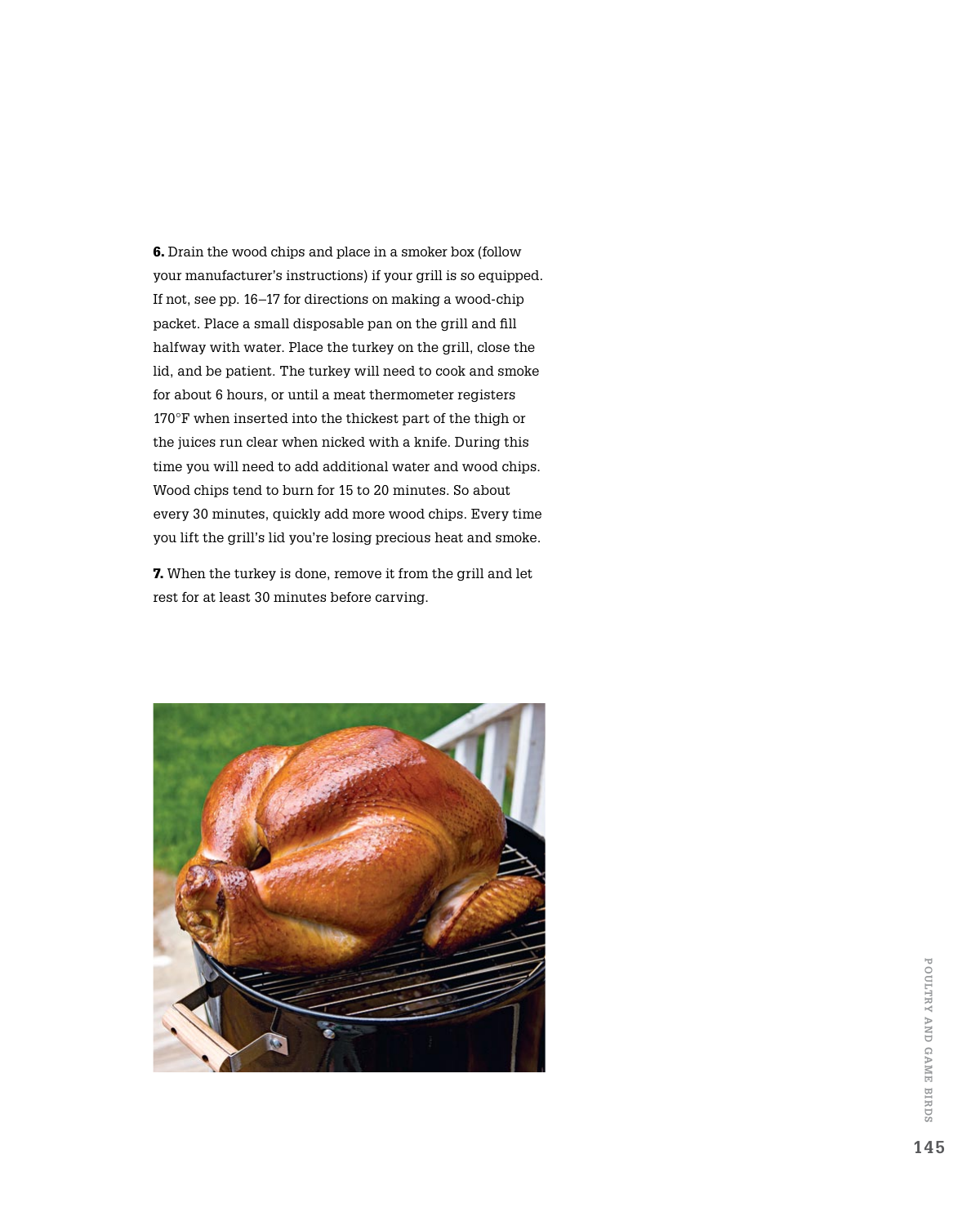### **Grilled Bread and Tomato Salad**

#### **Serves 6 to 8 Direct heat**

- **1⁄2 cup (1 stick) unsalted butter**
- **2 garlic cloves, minced**
- **8 ounces day-old Italian bread, cut into 3⁄4-inch-thick slices**
- **6 dead-ripe meaty tomatoes, cored, seeded, and cut into quarters**
- **1⁄4 cup minced red onion**
- **1⁄3 cup fruity extra-virgin olive oil**
- **2 tablespoons balsamic vinegar**
- **2 tablespoons chopped fresh basil**
- **1 tablespoon chopped fresh tarragon**
- **1⁄2 teaspoon kosher salt**
- **7 or 8 grindings black pepper**

The Italian classic *panzanella* gets a new spin when you grill the bread. This added dimension, I think, further brings out the summer sweetness of dead-ripe beefsteak tomatoes. The juxtaposition of the caramelized, toasted bread against the sweet-tart tomatoes makes for plenty of contrast in flavor and texture. You can also try this without grilling the tomatoes, if you prefer. Just don't make this salad too far in advance. You want the bread to have a little structure and crispness.

1. Place a small saucepan over medium heat and add the butter. When it's about half melted, throw in the garlic and cook for 3 to 4 minutes, allowing the garlic to take on a little bit of color. Remove from the heat and brush this mixture on both sides of each slice of bread.

2. Oil the grill racks. Preheat your grill using all burners set on high and with the lid closed for 10 to 12 minutes.

3. Place the bread on the grill, close the lid, and cook, turning once, until well marked. Careful here; depending on the moisture content of the bread, this could happen as quickly as 2 minutes (or about 1 minute on each side), but it usually takes about 4 minutes. Place the tomatoes on the grill, close the lid, and cook for a few minutes per side.

**4.** Remove the bread to a cutting board, cut into  $\frac{3}{4}$ -inch cubes, and place in a large mixing bowl. Add the tomatoes, onion, olive oil, vinegar, herbs, salt, and pepper. Toss gently with your hands to combine. Taste and adjust the seasonings if you desire. Serve at room temperature.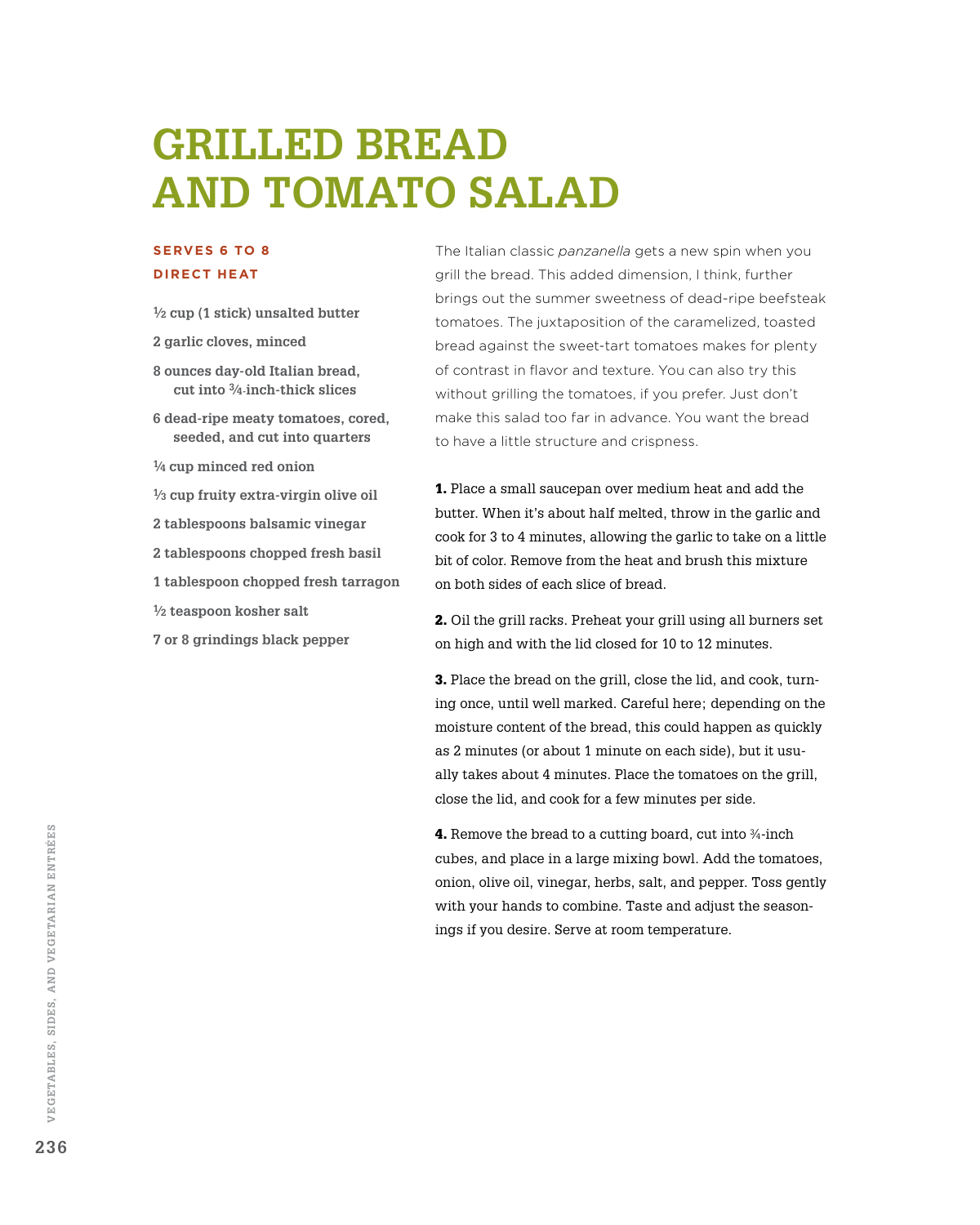